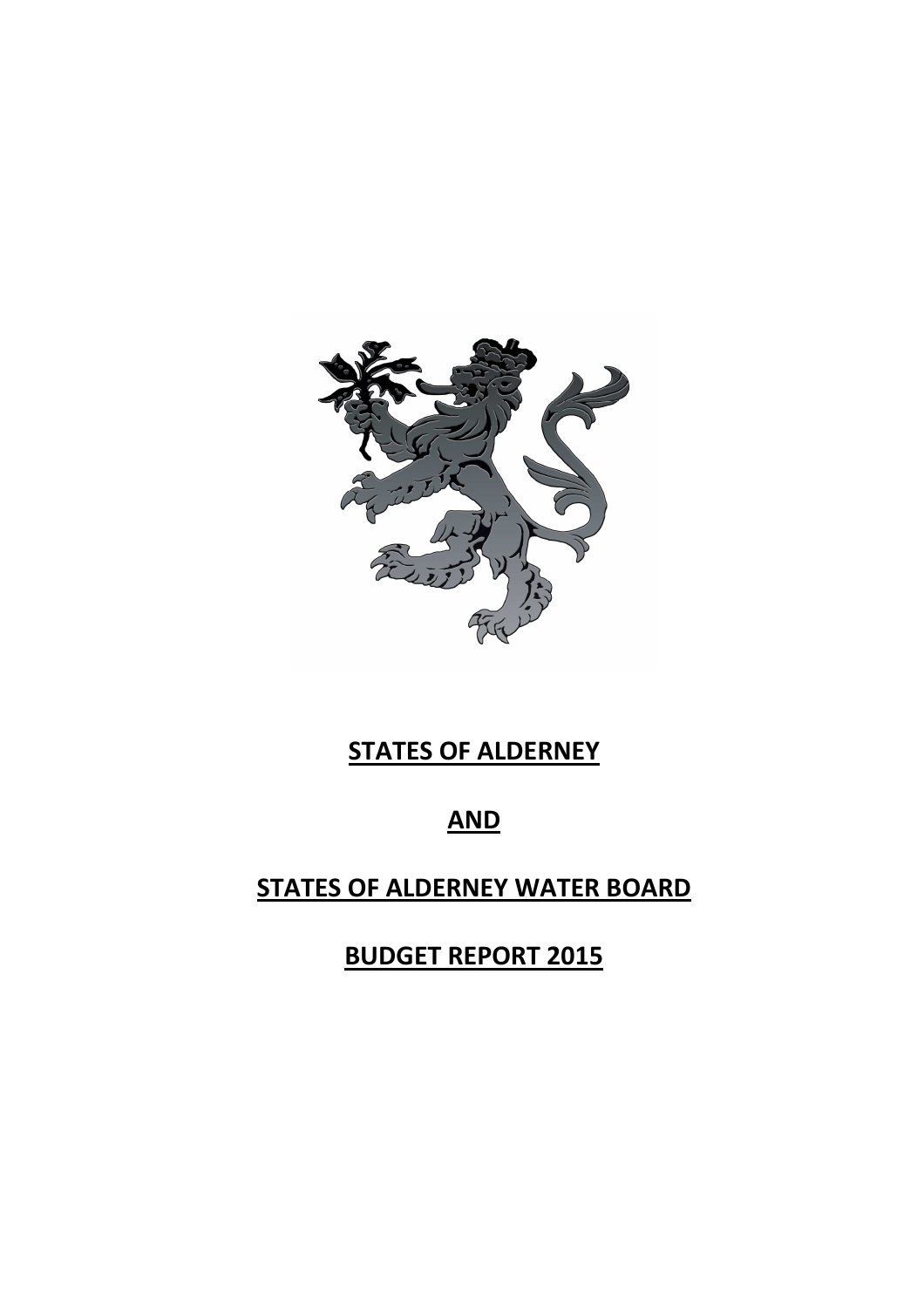### **BUDGET REPORT 2015**

#### **EXECUTIVE SUMMARY**

The attached Budget for 2015, shown on pages 1 to 14, has been prepared in line with the agreed budget process, and was considered and approved at the September Policy & Finance Committee Budget Meeting. The main points to note are as follows:-

- Annual budgets provide a framework, they do not bind the States to spend in any particular area and nor do they preclude the States from choosing to vary the levels and standards of service it provides.
- The States of Alderney receives an annual cash allocation for the revenue account from the States of Guernsey, which together with its own income makes it necessary to prioritise the areas of public services that can be provided from the finite resources available.
- Although this report is focussed on looking ahead to the 2015 Budget, 2014 has been a significant year of change due to the implementation of the Voluntary Early Severance (VES) Scheme as agreed by the full States in December 2013. The Revised Budget for 2014 reflects the costs and savings associated with the scheme which was implemented in order to restructure the organisation and provide for efficiencies. The 2014 cash allocation from Guernsey has been increased in order to fund the Scheme, as explained further on page 3 of this report.
- The 2015 cash allocation from Guernsey has been reduced to £1,875K which is similar to the above, less the VES Scheme funding, and related savings, as explained further on page 3 of this report.
- New for the 2014 Revised Budget is the Economic Development Reserve (EDR). As reported in the 2013 year-end accounts the initial application to Guernsey for funding to assist with the workstreams relating to the Economic Development Plan was rejected, with preferred consideration being given to Alderney holding its own Economic Development Reserve, mainly funded by AGCC, in order to finance identified initiatives (as listed on page 2). This move will allow the States to research and develop initiatives to improve the economy, some of which will attract inward investment by way of direct and indirect revenue. Each initiative is subject to an approvals process, and will require application of measurement standards and regular updates, however separating the Reserve allows additional flexibility without affecting the revenue account which is under pressure. The 2014 expenditure will initially be funded by a grant from Guernsey Budget Reserve, which will be repaid from AGCC receipts should the establishment of the EDR be approved as part of the States of Guernsey Budget process. However we are showing as directly funded from AGCC for the purposes of this budget.
- The capital program is mainly funded by Alderney Gambling Control Commission surpluses, together with locally raised revenue from property duties and asset sales, totalling over £2M for 2015.
- The Water Board revenue account is expected to raise £625K from water rates and charges, which in 2015 will cover its operating costs.
- The Water Board capital program (Phases 1 to 4) continues successfully, funded by grants from the States of Alderney amounting to £2.1 million since 2008, with a further grant of £250K anticipated for 2015.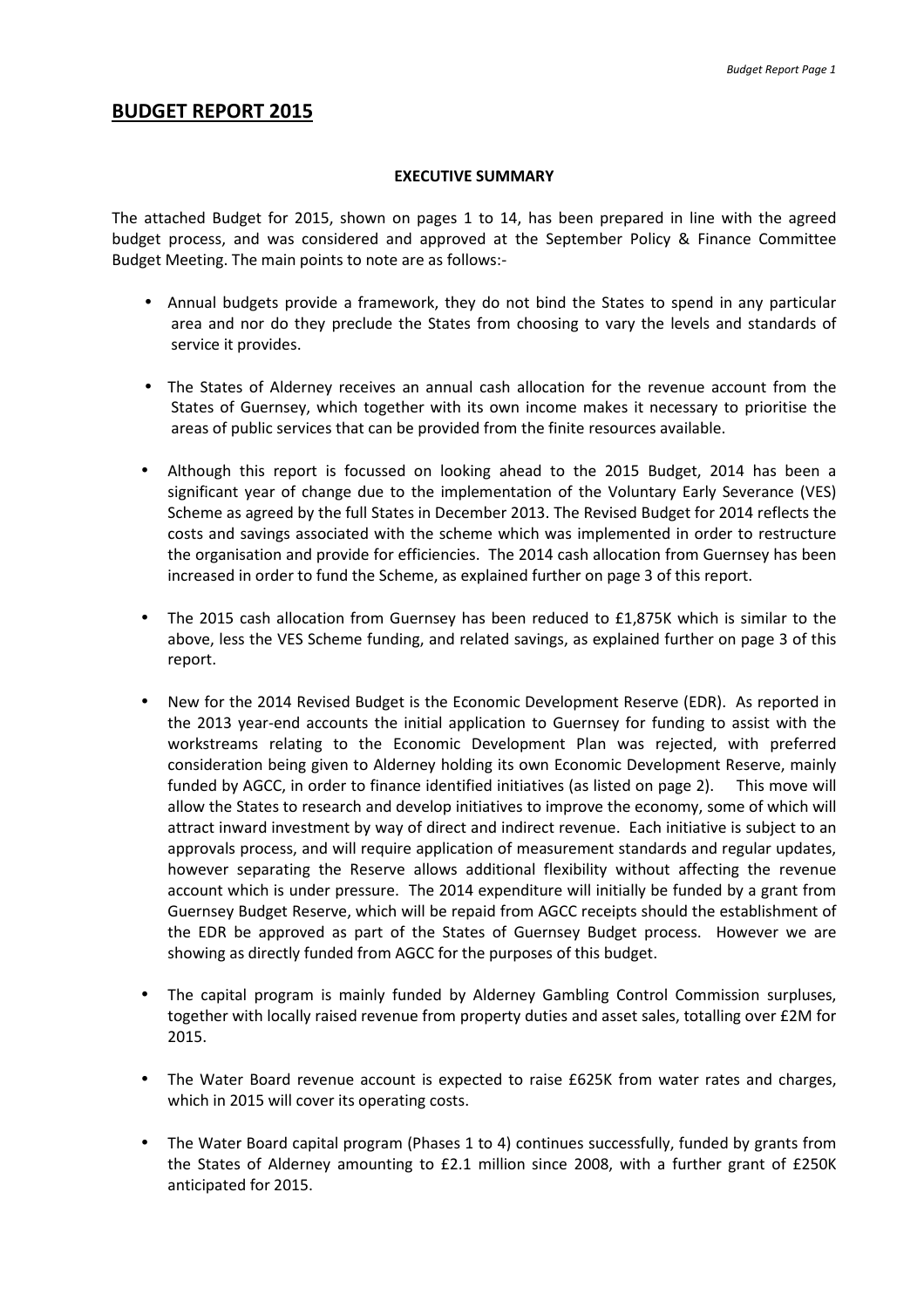#### **ECONOMIC DEVELOPMENT**

The extreme economic problems and consequential depopulation being suffered by Alderney are well understood. In response to this the States have initiated a series of economic development plans, many of these relating to research & development. The individual projects must contribute to, or have reasonable prospect of, contributing positively to economic development, population growth or income creation and/or cost reduction, and should include measurable standards in order to quantify outcomes/success. They must also fit within the Strategic Development Plan, as previously published. The main workstreams during 2014/2015 relate to the initiatives being developed as listed below (see page 10 for financial details):-

**Review of Planning -** The aim of the project is to review the existing Alderney planning process and Law, to address its perceived strengths and weaknesses, and to recommend changes appropriate to the unique characteristics of the island. The report by ARUP is complete, the public consultation exercise is in the process of completion with final recommendations to be considered by the Building & Development Control Committee for implementation as necessary.

**Alderney Air Links Study -** The States commissioned an independent review by Aviation Economics of future air links including scheduling, pricing, potential subsidies and options for different aircraft. The aim of this review was to assist with the construction of a potential Public Service Obligation (PSO) at some point in the future together with informing the linked project related to runway extension options. The review has been completed but following a number of concerns over the findings, no payment has yet been made by the States. The budget provision however remains whilst the dispute with the contractor continues.

**Business Development** - Targeted marketing by UK advisers, Be-a-Tiger proposed and agreed in order to attract small businesses and owners to Alderney in a 'Move to Alderney' campaign. Initial targeted marketing work will commence shortly following recent funding approval. This will continue into 2015 in phases to be subject to ongoing evaluation.

**Economic Development Planning** – Independent support on a wide range of economic development issues as part of the input into the Policy Council Economic Review of Alderney following the 2014 requête. Work is now complete and findings incorporated into the Policy Council Economic Review report for consideration by the end of this year. Outcome will be joint action on initiatives to be agreed, with States of Guernsey to help stimulate the economy over the short to medium term.

**Waste to Energy –** A feasibility study commissioned in 2013 to assess the viability of a range of waste to energy schemes, followed by an independent evaluation. Results inconclusive and uncertainties and risk felt to be too great for further investment.

**Young Entrepreneur Scheme** - Small grant scheme aimed at supporting young people wishing to get into business. The Scheme was launched in May 2014, to date one grant has been awarded with other applications under consideration.

**Creation of Anti Money Laundering (AML) Centre of Excellence** - To support the development of an AML/Know your Client Centre of Excellence facility in Alderney. Project being considered in liaison with PWc and States support will be in relation to logistics and infrastructure for a pilot scheme in 2015. Potential benefits for future employment in Alderney if a centre was located here in future.

**Living Islands** – Continuation with the Living Islands Project until the end of 2015. The Living Islands concept now forms an important element of Alderney Tourism campaign with the focus on wildlife and heritage proving to be attractive with both media and tour operators. Any funding post 2015 will be subject to further approvals.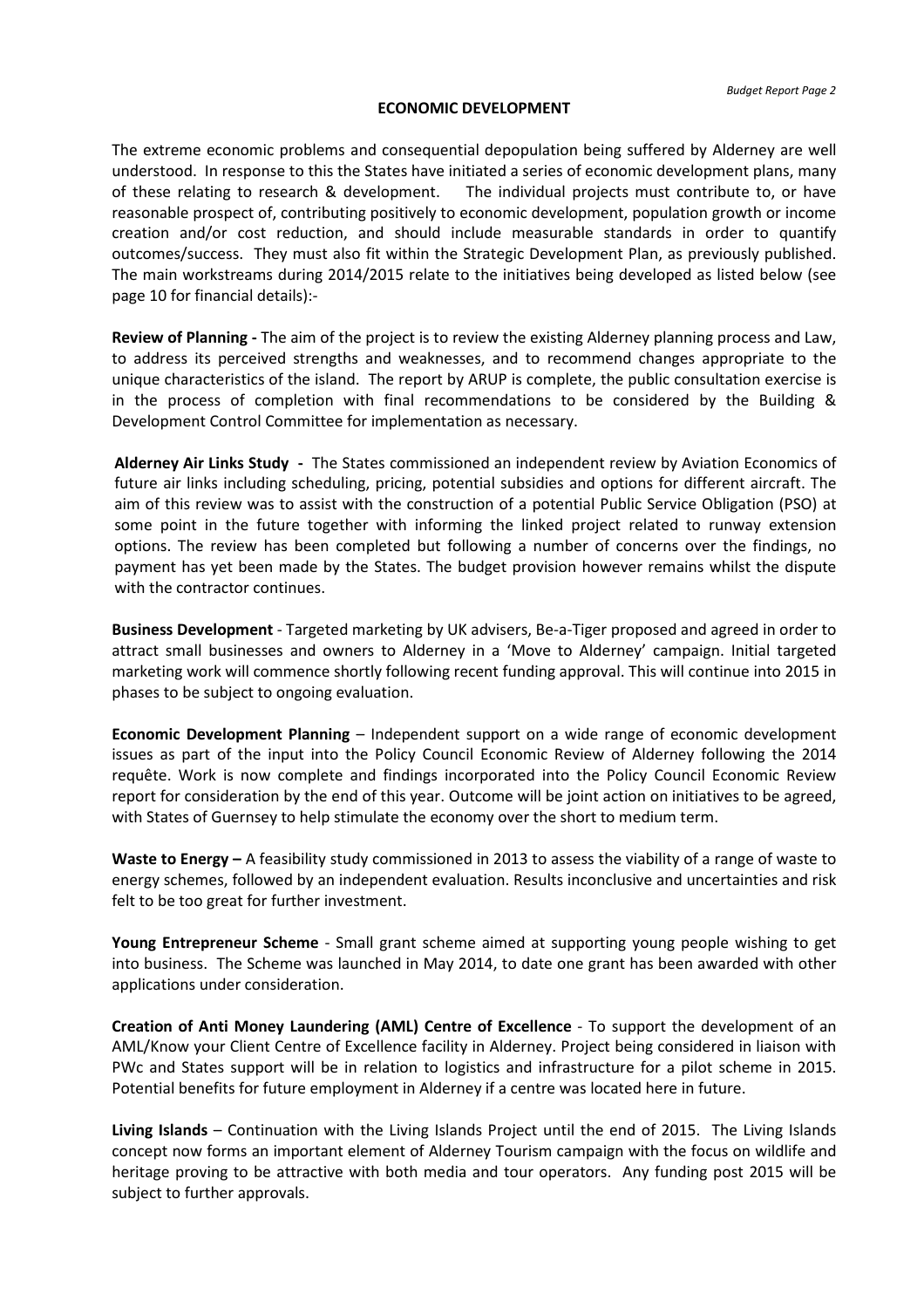#### **STATES OF ALDERNEY REVENUE ACCOUNT**

**Year-end flexibility** - This is the fourth year that we have not had any unspent balances available, historically this has provided the flexibility of under or overspending during the financial year without penalty. As previously reported the small deficit balance from 2013 of £21,150 was met by a transfer from the coin reserve, which is expected to be required again in 2014 to meet the predicted deficit.

**Budget delegation** - As reported in 2012 Senior Managers from each Department are delegated with full responsibility for their budgets as the Principal Budget Holder, and in turn have been given the authority to sub delegate to their staff where appropriate. Each Department is responsible for ensuring that there is sufficient funding available in order to reach the objectives outlined in their departmental business plan.

**Staff -** The number of permanent staff (FTE) has reduced during the year due to the Voluntary Early Severance Scheme, any further changes in numbers relate to bank or temporary/seasonal staff. Any variations in wages/salaries costs throughout the budget are due to the cost of the VES Scheme being charged to the appropriate payroll headings, apportionment of salaries between headings, together with annual increments etc. The cash allocation from Guernsey is adjusted to incorporate any pay settlement awarded. Any bought-in services from external parties appear under supplies & services.

**Revised Revenue Budget 2014** (see Summary – Page 1) - The total revised net cash allocation for 2014 is £2,469,400 which includes additional funding of £510,500 to cover the VES Scheme together with known pay awards, the end of life vehicle levy, less VES savings of £72,800, which in addition to our locally raised revenue, gives a total income of £3,548,986.

**Revenue Budget 2015** - is based on income of £996,058 from the three Committees, together with the cash allocation from Guernsey at £1,875,000, (reduced due to VES savings of £157,700 for 2015 onwards), in order to meet the expenditure requirement of £2,871,058.

The material changes relating to the 2014 Revised Budget mainly relate to Staff, and Supplies & Services costs adjusted as part of the VES Scheme, which will continue to affect future years. In respect of the 2015 Budget the material changes and assumptions per section as compared with 2014 original Budget (i.e. over £10K), on pages 1 to 14 are listed as follows :-

#### **BUILDING & DEVELOPMENT CONTROL COMMITTEE**

#### **Expenditure**

**Staff costs** - increased to reflect the recommendations in the ARUP report. **Review of Planning** - The ARUP costs for 2014 onwards appear in the Economic Development Reserve.

#### **GENERAL SERVICES COMMITTEE**

#### **Income**

**Properties** – Rental income includes all commercial rents and key worker housing, and has been amended in accordance with lease terms etc, together with known property vacancies due to refurbishments.

**Refuse collection & disposal –** end of vehicle life grant from Guernsey now included in the annual cash allocation.

**Butes Recreation Park** – (2014) Income (and expenditure) increased due to new Skate Park, a community project which has been funded by the Skate Park Group.

#### **Expenditure**

**Minor Projects** – significantly adjusted to reflect reduced capacity to carry out work for third parties, and capital projects etc. Staff allocated to other headings.

**Bank Staff** – new heading to incorporate temporary staff costs in line with VES Scheme.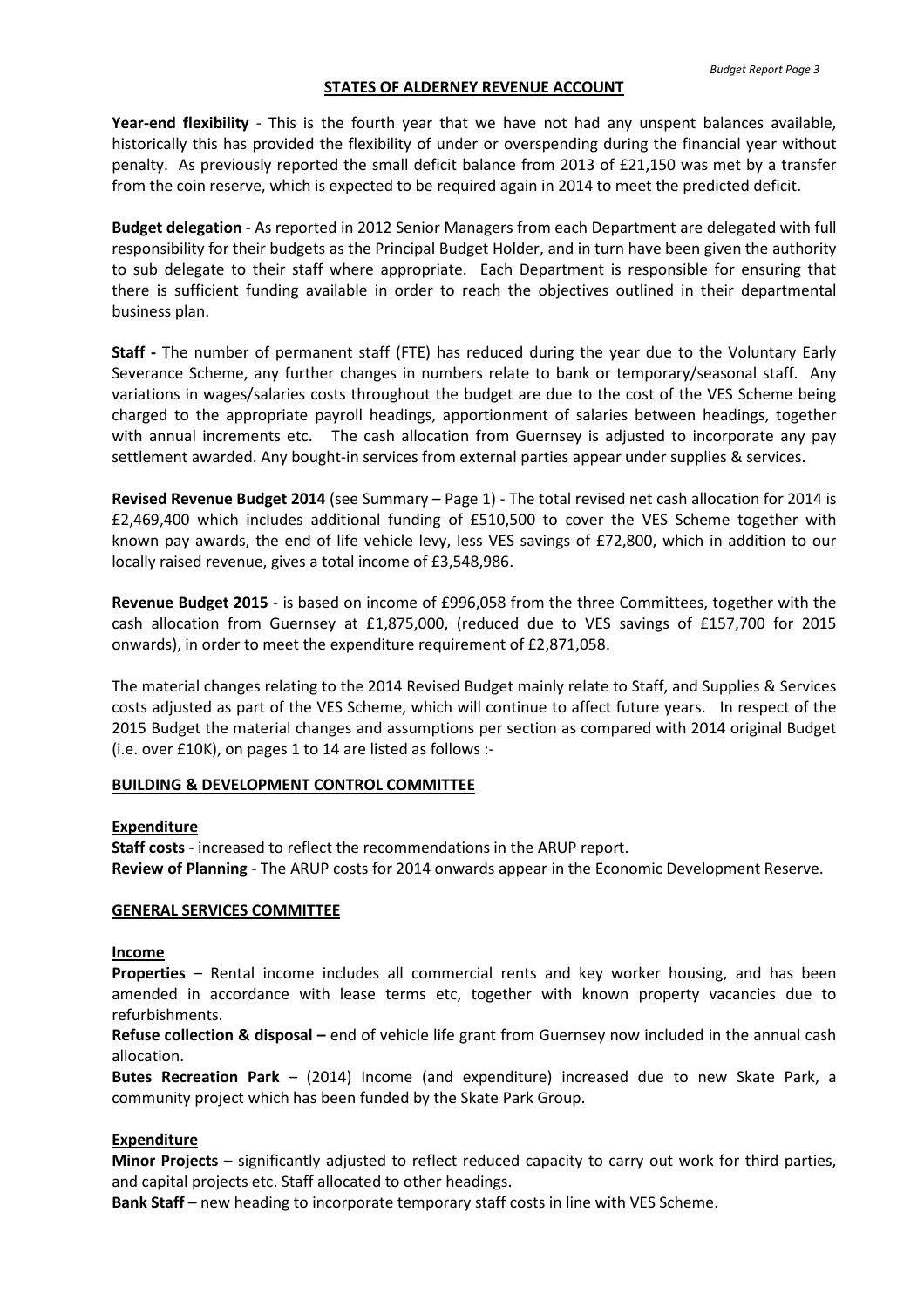#### **GENERAL SERVICES COMMITTEE – ALDERNEY HARBOUR**

Overall the Harbour is showing an improvement in the deficit for 2015 (reduced from £81K to £38K) due to recommended measures taken following the audit report. Further measures in 2015 are expected to reduce this deficit further by 2016.

#### **POLICY & FINANCE COMMITTEE**

#### **Income**

**Occupiers Rates –** Mindful of the current financial pressures on Alderney residents and businesses it has been agreed not to increase Occupiers Rates for 2015, as per the separate Billet Item.

#### **Expenditure**

**Administration –** additional expenditure in 2014 due to Chief Executive recruitment and interim cover costs which were unknown at Budget approval last year, partially offset by savings in salary costs.

**Grants** – The Living Islands 2 year pilot project is now in its second year. Due to its success the initiative will continue until the end of 2015 and will form part of the Economic Development Reserve as mentioned earlier in the report.

**Marketing Support** – 2014 increased expenditure due to additional marketing and support, £50K of which was originally included as part of the Strategic Development funding which did not materialise.

#### **STATES OF ALDERNEY CAPITAL BUDGET**

It is important to recognise that approval by the States of the overall capital budget does not mean that any individual project can proceed without further approval under the financial procedures, and should therefore be recognised as an indication of probable projects as opposed to a firm schedule. Any figures shown in brackets alongside the project heading relates to amounts already voted, i.e. any remaining headings require further approvals.

#### **Income**

In addition to capital revenue raised from Conge and sale of assets, the Capital Program continues to be mainly funded by Alderney Gambling Control Commission surpluses which are expected to amount to approximately £1.8M in 2015, which will also be partially used to fund the Economic Development Reserve.

Due to capital project slippage in 2014 a surplus of £42K is anticipated within the financial year, which added to reserves will be required to fund the 2015 projects.

#### **Expenditure**

In 2015 the General Services Committee anticipate £2.2M expenditure, comprising approx £270K at the Harbour including improvements to the Inner Harbour, the shower block, plant replacement etc, £250K grant to the Water Board (as outlined below), together with £1.7M relating to Public Services projects to deliver a significant capital program on Roads, Sewers, Coastal Erosion & Property, together with vehicles etc as listed.

The Policy & Finance Committee is predicting to spend £187K, on projects as outlined, the majority of which have already been approved.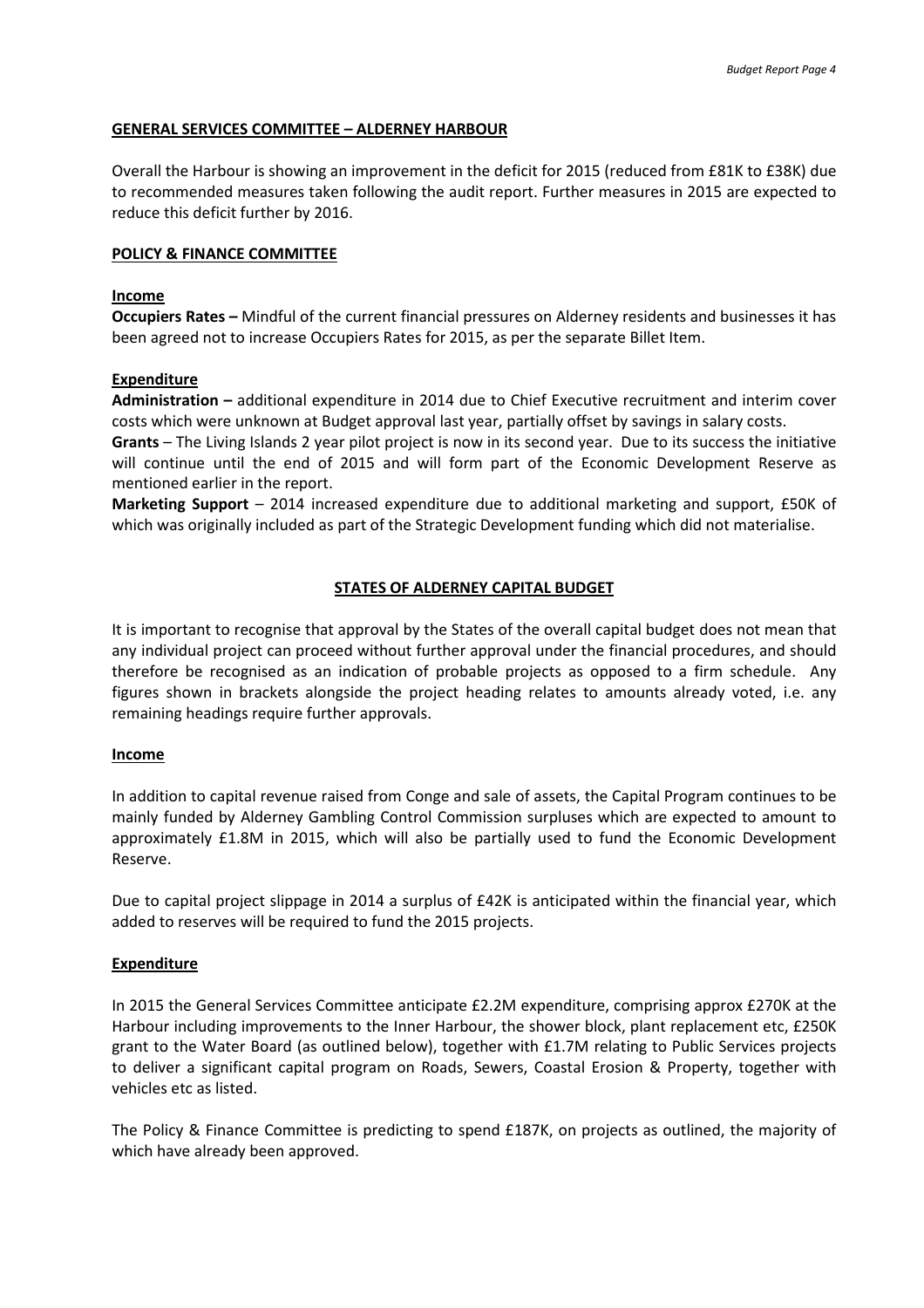#### **WATERBOARD REVENUE BUDGET**

#### **Income**

After several years of above RPIX increases an RPIX increase was approved in 2013 with a similar amount of 2.1% proposed for 2014 (effective from Q1 2015 billing). These measures have been necessary in order to reduce and eradicate the deficit and ensure that the Water Board covers its operating costs in each year.

#### **Expenditure**

Operating expenditure has been retained at current levels as far as possible, however the depreciation costs continue to increase due to the capitalisation of the new plant and associated equipment.

The gross wage costs are partially offset by the recovery from the in-house labour used on capital projects together with overtime savings achieved due to greater reliance on automated systems. Equally the administration charge has been kept artificially low over the years which will be incrementally adjusted over the next few years in order to show the true cost of operating the Board.

#### **WATERBOARD CAPITAL BUDGET**

The Water Board continues to be supported by substantial capital investment from the States of Alderney, in the form of capital grants, currently in excess of £2.1M, since 2008. Phases 1 to 4 have significantly improved the water collection, filtration, treatment, storage and distribution. Phase 5 relates to a standby water filtration plant, estimated at £250K, funded by a further grant from the States of Alderney.

#### **CONCLUSION**

As mentioned earlier, 2014 has been a transitional year due to significant change within the States, following the implementation of the VES Scheme, substantial investment in Economic Development, together with changes in the senior Civil Service.

The pressures on the revenue budget continue to present the greatest challenges. The VES scheme was a reluctant but necessary response to a long neglected problem, which has historically contributed to performance, cost and inefficiencies within the States of Alderney. The unexpected resignation of the CEO in May and the need for a replacement had an impact on the 2014 budget as well as the wider organisational development programme.

Guernsey, in response to its own growing costs and revenue challenges, will continue to seek to reduce its revenue expenditure and this will include contributions to Alderney. It therefore is increasingly important that States Members and Civil Servants look to demonstrate efficiencies in spending and working practices. Much of the public benefit of any economic development will be the generation of Income Tax and Social Security, which are paid to Guernsey. The States of Alderney must continue to look closer and harder at opportunities to create direct home grown revenue streams as well as maximising opportunities from existing income streams where this is justified.

The challenges in capital spending are the capacity, resources and capability to deliver what is budgeted. Greater focus has to be placed not so much on the cost, but on the benefits derived from the capital projects. Much capital spend is in response to actual or perceived compliance requirements with standards or risk assessments, most of which are set by international or extra-jurisdictional bodies.

Finally, we would like to thank the Treasurer and her staff for their work in delivering a workable budget in this period of continuing costs and revenue pressures, a feature I fear for all the Channel Islands for the foreseeable future.

F. Simonet, Chairman Policy & Finance Committee R. McDowall, Chairman Finance Committee September 2014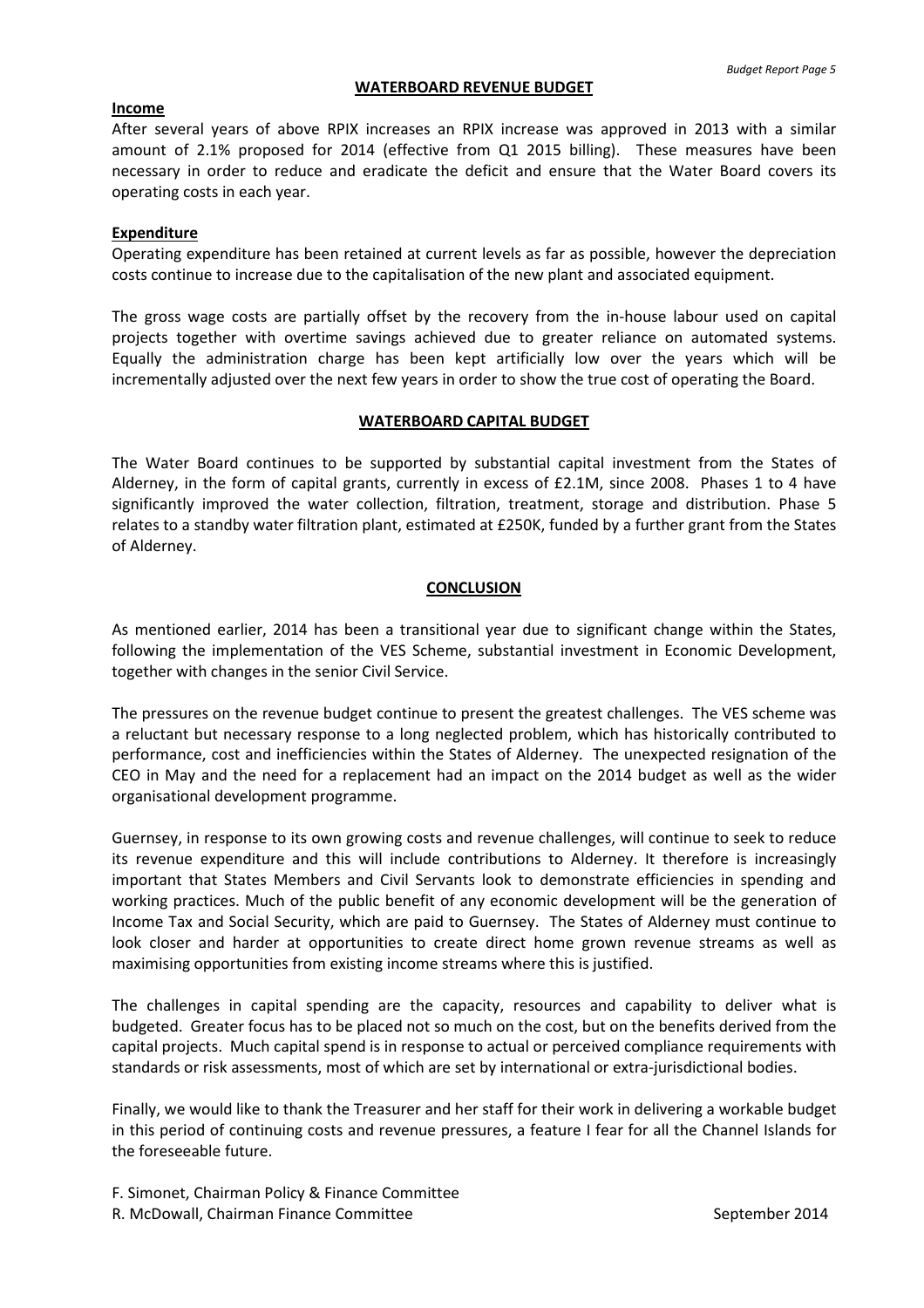## **STATES OF ALDERNEY <sup>1</sup>**

## **SUMMARY OF GENERAL REVENUE INCOME AND EXPENDITURE**

|                                                                                                                                                                                 | <b>Budget</b><br>2015        | <b>Revised Budget</b><br>2014          | <b>Budget</b><br>2014        | <b>Accounts 2013</b>                             |
|---------------------------------------------------------------------------------------------------------------------------------------------------------------------------------|------------------------------|----------------------------------------|------------------------------|--------------------------------------------------|
| <b>INCOME ON REVENUE ACCOUNT</b>                                                                                                                                                | £                            | £                                      | £                            |                                                  |
| Building and Development Control Committee<br><b>General Services Committee</b><br>Policy and Finance Committee<br><b>Transfer from Coin Reserve</b><br>Timing Differences 2013 | 14,800<br>259,278<br>721,980 | 14,800<br>265,294<br>728,370<br>71,122 | 12,000<br>215,776<br>731,300 | 23,432<br>227,345<br>735,442<br>21,150<br>10,500 |
| TOTAL INCOME ON REVENUE ACCOUNT                                                                                                                                                 | 996,058                      | 1,079,586                              | 959,076                      | 1,017,869                                        |
| Net revenue allocation from States of Guernsey<br><b>Additional Funding VES</b><br><b>Strategic Development Funding Budget Reserves</b>                                         | 1,875,000                    | 1,958,900<br>510,500                   | 1,960,000<br>50,000          | 1,976,200                                        |
|                                                                                                                                                                                 | 2,871,058                    | 3,548,986                              | 2,969,076                    | 2,994,069                                        |

|                                                                                                                 | <b>Budget</b><br>2015             | <b>Revised Budget</b><br>2014    | <b>Budget</b><br>2014            | <b>Accounts 2013</b>             |
|-----------------------------------------------------------------------------------------------------------------|-----------------------------------|----------------------------------|----------------------------------|----------------------------------|
| <b>EXPENDITURE ON REVENUE ACCOUNT</b>                                                                           | ÷                                 | £                                | £                                |                                  |
| Building and Development Control Committee<br><b>General Services Committee</b><br>Policy and Finance Committee | 114,050<br>1,496,722<br>1,260,286 | 71,818<br>1,992,858<br>1,484,310 | 79,174<br>1,552,099<br>1,337,803 | 99,835<br>1,503,101<br>1,391,133 |
| TOTAL EXPENDITURE ON REVENUE ACCOUNT                                                                            | 2,871,058                         | 3,548,986                        | 2,969,076                        | 2,994,069                        |
|                                                                                                                 | 2,871,058                         | 3,548,986                        | 2,969,076                        | 2,994,069                        |

## **SUMMARY OF ECONOMIC DEVELOPMENT RESERVE (EDR)**

|                                              | <b>Budget</b><br>2015               | <b>Revised Budget</b><br>2014 | <b>Budget</b><br>2014                                | Accounts 2013 |
|----------------------------------------------|-------------------------------------|-------------------------------|------------------------------------------------------|---------------|
| <b>INCOME ON EDR</b>                         |                                     |                               |                                                      |               |
| <b>AGCC Reserves</b><br><b>ACRE Reserves</b> | 300,000<br>$\overline{\phantom{0}}$ | 250,000<br>20,000             | $\overline{\phantom{0}}$<br>$\overline{\phantom{0}}$ |               |
| <b>TOTAL INCOME ON EDR</b>                   | 300,000                             | 270,000                       | $\overline{\phantom{0}}$                             |               |

|                                                                                | <b>Budget</b><br>2015 | <b>Revised Budget</b><br>2014 | <b>Budget</b><br>2014 | Accounts 2013 |
|--------------------------------------------------------------------------------|-----------------------|-------------------------------|-----------------------|---------------|
| <b>EXPENDITURE ON EDR</b>                                                      |                       |                               |                       |               |
| Economic Development Initiatives 2014<br>Economic Development Initiatives 2015 | 300,000               | 270,000                       |                       |               |
| <b>TOTAL EXPENDITURE ON EDR</b>                                                | 300,000               | 270,000                       |                       |               |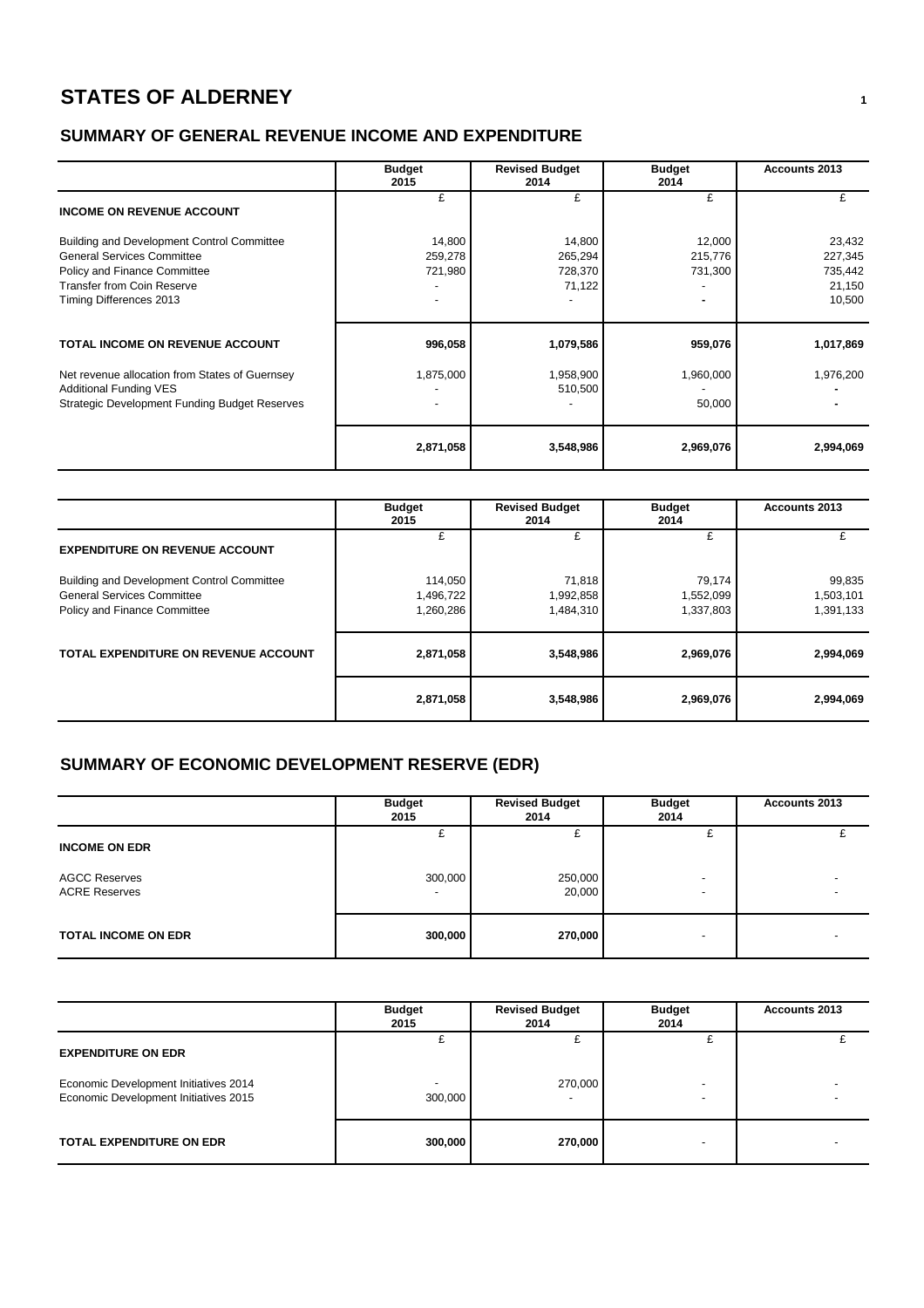## **BUILDING AND DEVELOPMENT CONTROL COMMITTEE <sup>2</sup>**

|                                                                                    | <b>Budget</b><br>2015 | <b>Revised Budget</b><br>2014 | <b>Budget</b><br>2014 | Accounts 2013 |  |
|------------------------------------------------------------------------------------|-----------------------|-------------------------------|-----------------------|---------------|--|
| Incomel<br>Planning & Building Permit fees<br>Land Use Plan Inquiries (Recoveries) | £<br>14,800           | £<br>14,800                   | £<br>12,000           | 23,432        |  |
| <b>TOTAL REVENUE INCOME</b>                                                        | 14,800                | 14,800                        | 12,000                | 23,432        |  |

|                                  | <b>Budget</b><br>2015 | <b>Revised Budget</b><br>2014 | <b>Budget</b><br>2014 | <b>Accounts 2013</b> |
|----------------------------------|-----------------------|-------------------------------|-----------------------|----------------------|
| <b>Expenditure</b>               |                       |                               |                       |                      |
|                                  | £                     | £                             | £                     |                      |
| Administration                   |                       |                               |                       |                      |
| Staff costs                      | 100,250               | 61,818                        | 64,374                | 72,942               |
| Supplies and services            | 10,300                | 6,500                         | 8,300                 | 7,305                |
| <b>Consultants Fees</b>          |                       |                               | 3,000                 | 300                  |
| Review of Planning - ARUP        |                       |                               |                       | 15,730               |
| <b>ARUP Planning Appeals</b>     |                       |                               |                       |                      |
| Planning records system          | 3,000                 | 3,000                         | 3,000                 | 3,090                |
| <b>External Planning Advice</b>  | 500                   | 500                           | 500                   | 468                  |
| <b>TOTAL REVENUE EXPENDITURE</b> | 114,050               | 71,818                        | 79,174                | 99,835               |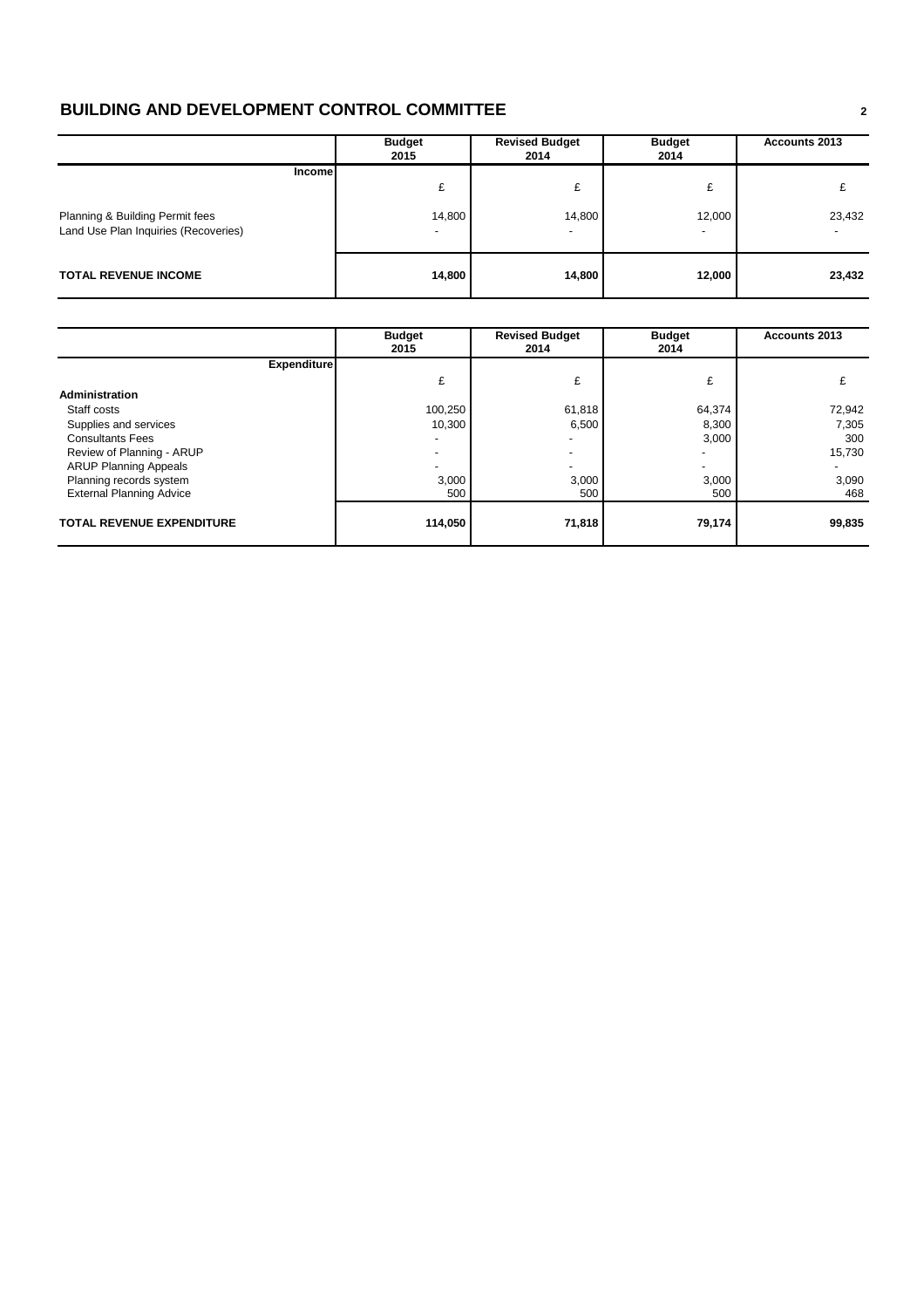## **GENERAL SERVICES COMMITTEE <sup>3</sup>**

|                                         | <b>Budget</b>            |           | <b>Revised Budget</b>    |           | <b>Budget</b> |           | Accounts 2013 |           |
|-----------------------------------------|--------------------------|-----------|--------------------------|-----------|---------------|-----------|---------------|-----------|
|                                         | 2015                     |           | 2014                     |           | 2014          |           |               |           |
| Income                                  |                          |           |                          |           |               |           |               |           |
|                                         | £                        | £         | £                        | £         | £             | £         | £             | £         |
| <b>Agriculture</b>                      |                          |           |                          |           |               |           |               |           |
| Fees and charges                        | 2,200                    |           | 2,400                    |           | 1,400         |           | 1,548         |           |
| Rents                                   | 6,950                    |           | 6,950                    |           | 6,480         |           | 6,720         |           |
| <b>Abattoir Fees</b>                    | 8,500                    |           | 8,500                    |           | 8,500         |           | 10,318        |           |
|                                         |                          | 17,650    |                          | 17,850    |               | 16,380    |               | 18,586    |
| <b>Public Services</b>                  |                          |           |                          |           |               |           |               |           |
| <b>Administration</b>                   |                          |           |                          |           |               |           |               |           |
| Hire vehicle fees                       | 3,000                    |           | 3,000                    |           | 2,300         |           | 2,403         |           |
| Vehicle Import Licence Fees             | 33,000                   |           | 33,000                   |           | 33,000        |           | 47,653        |           |
|                                         |                          | 36,000    |                          | 36,000    |               | 35,300    |               | 50,056    |
|                                         |                          |           |                          |           |               |           |               |           |
| <b>Properties</b>                       |                          |           |                          |           |               |           |               |           |
| Rent - General                          | 203,375                  |           | 207,130                  |           | 167,780       |           | 158,625       |           |
| Rent - Housing                          | 9,165                    |           | 25,190                   |           | 30,550        |           | 26,035        |           |
|                                         |                          | 212,540   |                          | 232,320   |               | 198,330   |               | 184,660   |
| <b>Refuse Collection and Disposal</b>   |                          |           |                          |           |               |           |               |           |
| Refuse charges (scrapped vehicles)      | $\overline{\phantom{a}}$ |           | $\overline{\phantom{a}}$ |           | 21,000        |           | 21,000        |           |
|                                         |                          |           |                          |           |               |           |               |           |
| <b>Sewage and Sanitation</b>            |                          |           |                          |           |               |           |               |           |
| Cesspit emptying fees                   | 12,500                   |           | 12,500                   |           | 12,500        |           | 13,605        |           |
|                                         |                          | 12,500    |                          | 12,500    |               | 33,500    |               | 34,605    |
|                                         |                          |           |                          |           |               |           |               |           |
| <b>Recreation</b>                       |                          |           |                          |           |               |           |               |           |
| Campsite Fees (net) & rent              | 3,500                    |           | 2,500                    |           | 200           |           | 3,073         |           |
| <b>Butes Recreation Park</b>            |                          |           | 30,000                   |           |               |           |               |           |
| <b>Island Hall Rents</b>                | 15,000                   |           | 15,000                   |           | 15,000        |           | 16,712        |           |
|                                         |                          | 18,500    |                          | 47,500    |               | 15,200    |               | 19,785    |
| Alderney Harbour trading (Loss)/Surplus |                          |           |                          |           |               |           |               |           |
|                                         |                          | (37, 912) |                          | (80, 876) |               | (82, 934) |               | (80, 347) |
| <b>TOTAL REVENUE INCOME</b>             |                          | 259,278   |                          | 265,294   |               | 215,776   |               | 227,345   |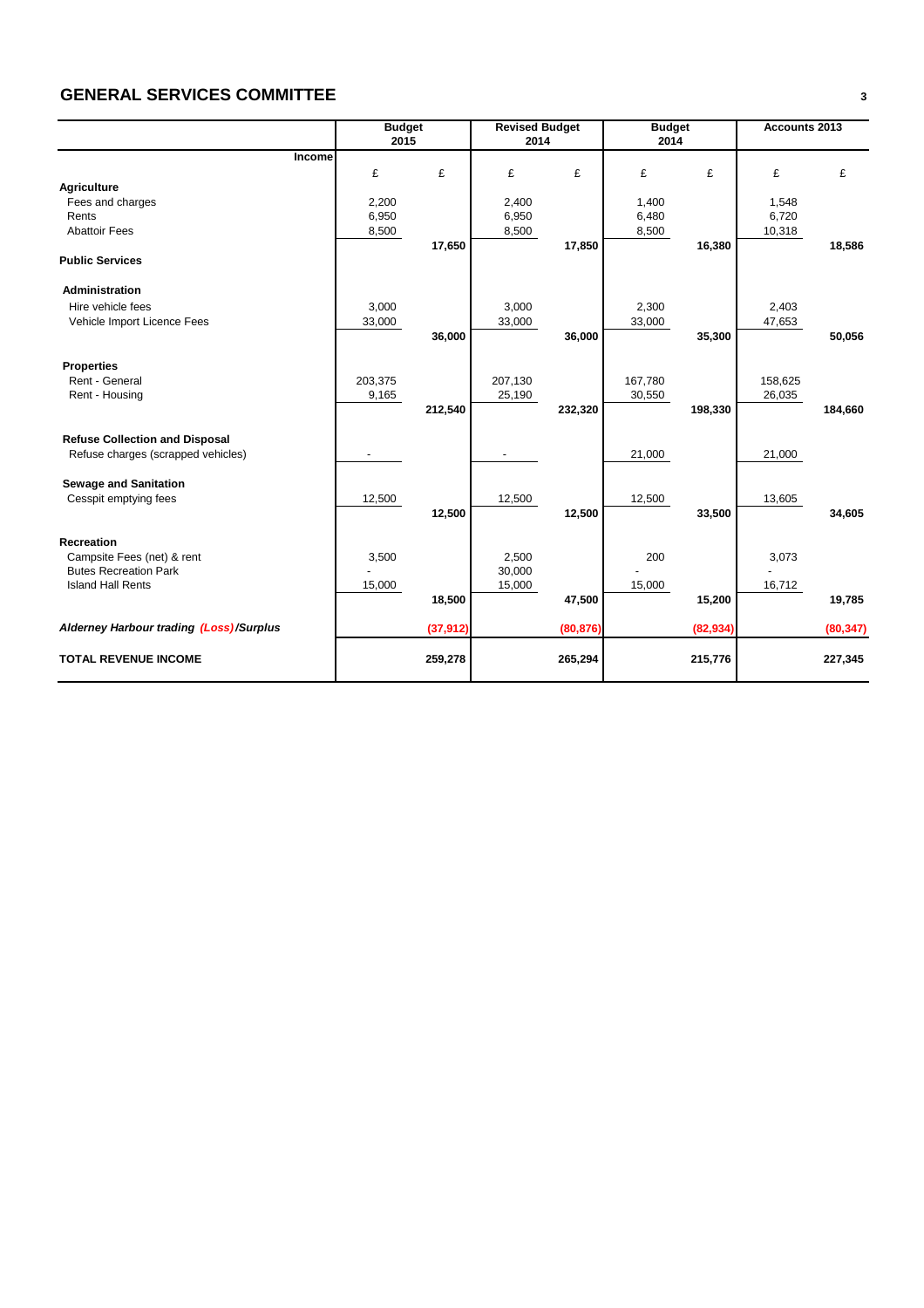## **GENERAL SERVICES COMMITTEE <sup>4</sup>**

|                                                      | <b>Budget</b> |         | <b>Revised Budget</b> |         | <b>Budget</b> |         | <b>Accounts 2013</b> |         |
|------------------------------------------------------|---------------|---------|-----------------------|---------|---------------|---------|----------------------|---------|
|                                                      | 2015          |         | 2014                  |         | 2014          |         |                      |         |
| <b>Expenditure</b>                                   |               |         |                       |         |               |         |                      |         |
|                                                      | £             | £       | £                     | £       | £             | £       | £                    | £       |
|                                                      |               |         |                       |         |               |         |                      |         |
| <b>Agriculture</b>                                   |               |         |                       |         |               |         |                      |         |
| Staff (inc Bank Staff)                               | 145,800       |         | 248,132               |         | 165,196       |         | 163,748              |         |
| Supplies and services                                | 40,000        |         | 36,480                |         | 23,750        |         | 19,952               |         |
| Compensation                                         | 1,500         |         | 1,500                 |         | 1,500         |         |                      |         |
| Disposal costs                                       | 600           |         | 600                   |         | 600           |         | 900                  |         |
| Dairy and land management compensation               | 65,000        |         | 65,000                |         | 65,000        |         | 55,913               |         |
| Abattoir operating costs                             | 7,100         |         | 5,300                 |         | 8,000         |         | 6,168                |         |
| Veterinary services                                  | 5,000         |         | 5,000                 |         | 5,000         |         | 3,111                |         |
|                                                      | 265,000       |         | 362,012               |         | 269,046       |         | 249,762              |         |
| Less recoveries                                      | (4,750)       |         | (4,750)               |         | (4,200)       |         | (4,978)              |         |
|                                                      |               | 260,250 |                       | 357,262 |               | 264,846 |                      | 244,814 |
| <b>Recreation</b>                                    |               |         |                       |         |               |         |                      |         |
| Camp Site expenses                                   | 10,000        |         | 10,000                |         | 10,000        |         | 7,147                |         |
| <b>Butes Recreation Park</b>                         | 4,000         |         | 40,000                |         | 3,700         |         | 4,228                |         |
| <b>Island Hall Staff</b>                             | 9,585         |         | 10,225                |         | 10,118        |         | 8,328                |         |
| Premises                                             | 9,500         |         | 9,000                 |         | 10,000        |         | 9,252                |         |
| Supplies and services                                | 13,000        |         | 9,000                 |         | 13,500        |         | 910                  |         |
|                                                      |               | 46,085  |                       | 78,225  |               | 47,318  |                      | 29,865  |
| <b>Emergency Services &amp; Environmental Trusts</b> |               |         |                       |         |               |         |                      |         |
|                                                      |               |         |                       |         |               |         |                      |         |
| <b>Fire Brigade and Cliff Rescue</b>                 |               |         |                       |         |               |         |                      |         |
| <b>Staff &amp; Volunteer Crew</b>                    | 32.540        |         | 31,000                |         | 28,845        |         | 27,865               |         |
| Less recoveries                                      | (3,818)       |         | (2, 180)              |         |               |         |                      |         |
| Supplies and services                                | 33,430        |         | 29,800                |         | 31,500        |         | 28,767               |         |
| Administration of Law                                | 12,730        |         | 12,100                |         | 10,300        |         | 10,000               |         |
|                                                      |               | 74,882  |                       | 70,720  |               | 70,645  |                      | 66,632  |
| <b>Civil Emergency</b>                               |               |         |                       |         |               |         |                      |         |
| Premises                                             | 750           |         | 700                   |         | 1,000         |         | 604                  |         |
| Supplies and services                                | 3,000         |         | 2,500                 |         | 2,500         |         | 768                  |         |
| Environmental monitoring                             | 22,500        |         | 22,500                |         | 21,500        |         | 19,579               |         |
|                                                      |               | 26,250  |                       | 25,700  |               | 25,000  |                      | 20,951  |
| <b>Alderney Wildlife Trust</b>                       |               |         |                       |         |               |         |                      |         |
| Annual allocation                                    | 16,000        |         | 16,000                |         | 16,000        |         | 16,000               |         |
| Ramsar                                               | 11,300        |         | 11,070                |         | 10,840        |         | 14,419               |         |
| <b>Woodland Project</b>                              | 1,000         |         | 1,000                 |         | 1,000         |         | 1,000                |         |
|                                                      |               | 28,300  |                       | 28,070  |               | 27,840  |                      | 31,419  |
|                                                      |               |         |                       |         |               |         |                      |         |
|                                                      |               |         |                       |         |               |         |                      |         |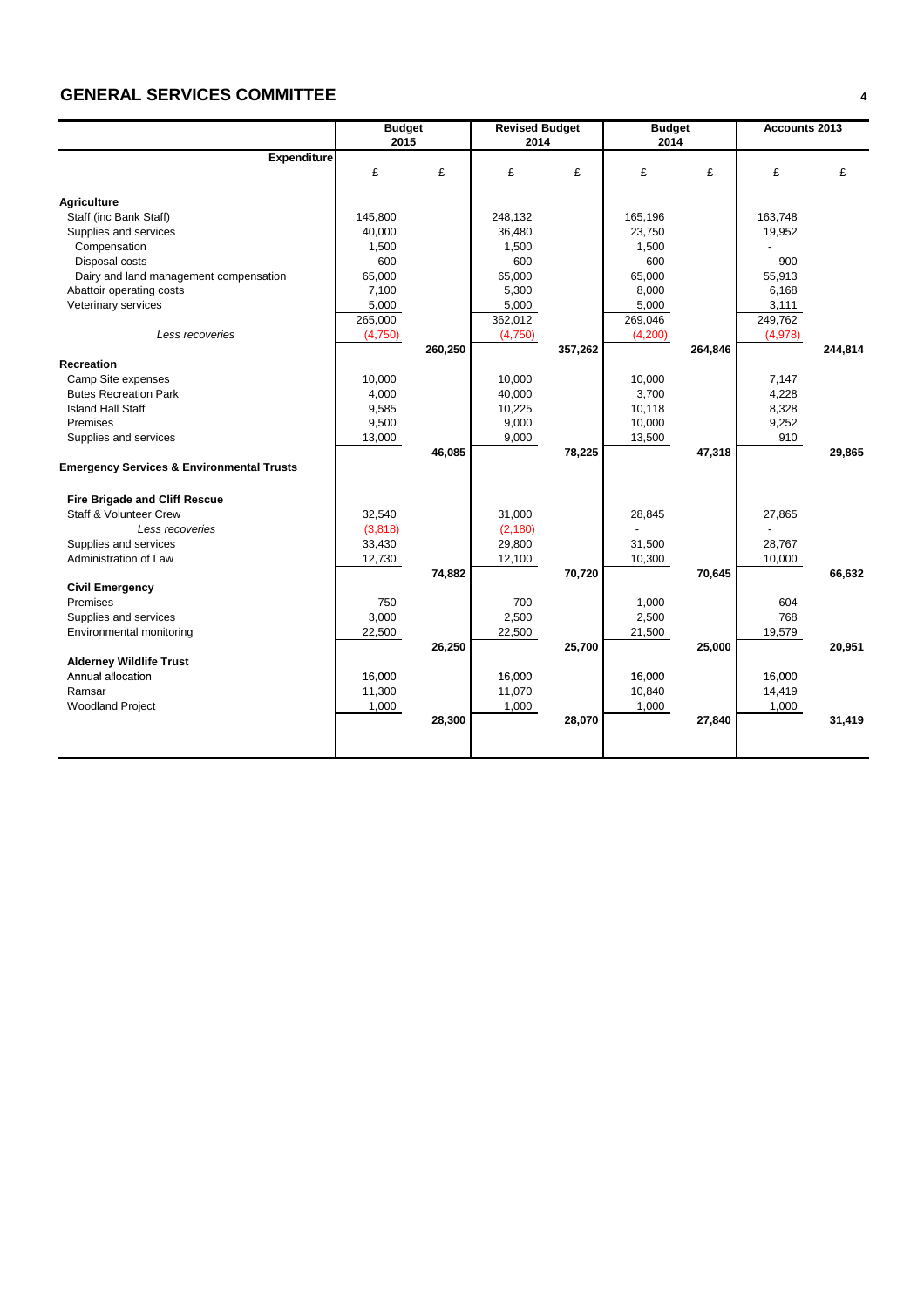## **GENERAL SERVICES COMMITTEE <sup>5</sup>**

|                                                                               | <b>Budget</b><br>2015 |           | <b>Revised Budget</b><br>2014 |           | <b>Budget</b><br>2014    |           | Accounts 2013    |           |
|-------------------------------------------------------------------------------|-----------------------|-----------|-------------------------------|-----------|--------------------------|-----------|------------------|-----------|
| <b>Expenditure (Cont'd)</b>                                                   |                       |           |                               |           |                          |           |                  |           |
|                                                                               | £                     | £         | £                             | £         | £                        | £         | £                | £         |
| <b>Public Services</b>                                                        |                       |           |                               |           |                          |           |                  |           |
| <b>Administration Staff</b>                                                   | 76,200                |           | 182,213                       |           | 116,544                  |           | 123,827          |           |
| Supplies and services                                                         | 7,900                 |           | 8,700                         |           | 7,800                    |           | 5,634            |           |
| <b>SWD Organisational Review</b>                                              |                       |           | 765                           |           | $\overline{a}$           |           | 44,194           |           |
| Health and Safety - training & equipment                                      | 14,300                |           | 9,200                         |           | 11,700                   |           | 24,616           |           |
| Insurance                                                                     | 14,200                |           | 14,000                        |           | 14,000                   |           | 13,805           |           |
|                                                                               |                       | 112,600   |                               | 214,878   |                          | 150,044   |                  | 212,076   |
| <b>Apprenticeship Scheme</b>                                                  |                       |           |                               |           |                          |           |                  |           |
| <b>Staff</b>                                                                  | 45,345                |           | 53,775                        |           | 52,736                   |           | 45,346           |           |
| Associated costs                                                              | 400                   |           | 400                           |           | 1,000                    |           | 560              |           |
| Less grant recoveries                                                         | (1,000)               |           | (1,650)                       |           | (1,500)                  |           | (1,995)          |           |
| <b>Minor Projects</b>                                                         |                       | 44,745    |                               | 52,525    |                          | 52,236    |                  | 43,911    |
| Staff                                                                         | 12,820                |           | 165,914                       |           | 144,412                  |           | 95,146           |           |
| Supplies and services                                                         | 2,000                 |           | 30,500                        |           | 50,000                   |           | 28,000           |           |
|                                                                               | 14,820                |           | 196,414                       |           | 194,412                  |           | 123,146          |           |
| Less recoveries                                                               | (3,500)               |           | (41,000)                      |           | (91, 500)                |           | (99, 635)        |           |
|                                                                               |                       | 11,320    |                               | 155,414   |                          | 102,912   |                  | 23,511    |
|                                                                               |                       |           |                               |           |                          |           |                  |           |
| <b>Properties - General &amp; Housing</b>                                     |                       |           |                               |           |                          |           |                  |           |
| Staff                                                                         | 77,490                |           | 91,436                        |           | 81,259                   |           | 82,588           |           |
| Supplies and services                                                         | 137,625               |           | 104,135                       |           | 86,110                   |           | 63,694           |           |
|                                                                               | 215,115               |           | 195,571                       |           | 167,369                  |           | 146,282          |           |
| Less recoveries                                                               | (2,500)               |           | (2,500)                       |           | (1,500)                  |           | (4,071)          |           |
|                                                                               |                       | 212,615   |                               | 193,071   |                          | 165,869   |                  | 142,211   |
| Refuse Collection, Recycling & Disposal                                       |                       |           |                               |           |                          |           |                  |           |
|                                                                               |                       |           |                               |           |                          |           |                  |           |
| <b>Household Collection and Impôt</b>                                         |                       |           |                               |           |                          |           |                  |           |
| Staff                                                                         | 101,200               |           | 173,372                       |           | 133,038                  |           | 135,830          |           |
| Supplies and services: -                                                      |                       |           |                               |           |                          |           |                  |           |
| Vehicles & plant maintenance                                                  | 28,000                |           | 25,000                        |           | 20,000                   |           | 34,521           |           |
| Household & general waste - disposal<br>Vehicles & white goods etc - disposal | 170,000<br>2,500      |           | 160,000<br>2,200              |           | 160,000<br>4,000         |           | 158,489<br>1,460 |           |
|                                                                               |                       | 301,700   |                               | 360,572   |                          | 317,038   |                  | 330,300   |
|                                                                               |                       |           |                               |           |                          |           |                  |           |
| <b>Recycling Centre - Glacis</b>                                              |                       |           |                               |           |                          |           |                  |           |
| Staff                                                                         | 71,700                |           | 120,763                       |           | 84,000                   |           | 111,249          |           |
| Supplies & services                                                           | 17,000                |           | 20,000                        |           | 15,000                   |           | 13,788           |           |
| Less recoveries                                                               | $\blacksquare$        |           | $\overline{\phantom{a}}$      |           | $\overline{\phantom{a}}$ |           | (304)            |           |
|                                                                               |                       | 88,700    |                               | 140,763   |                          | 99,000    |                  | 124,733   |
|                                                                               |                       |           |                               |           |                          |           |                  |           |
| Roads, Coasts and Beaches                                                     |                       |           |                               |           |                          |           |                  |           |
| Staff                                                                         | 73,745                |           | 37,261                        |           | 34,816                   |           | 52,679           |           |
| Supplies and services                                                         | 40,000<br>113,745     |           | 33,000<br>70,261              |           | 41,000<br>75,816         |           | 31,751<br>84,430 |           |
| Less recoveries                                                               | (1,000)               |           | (1,000)                       |           | (1,000)                  |           | (9,250)          |           |
|                                                                               |                       | 112,745   |                               | 69,261    |                          | 74,816    |                  | 75,180    |
| <b>Sewage and Sanitation</b>                                                  |                       |           |                               |           |                          |           |                  |           |
| Staff                                                                         | 33,790                |           | 104,731                       |           | 71,699                   |           | 75,027           |           |
| Supplies and services                                                         | 52,500                |           | 44,000                        |           | 30,500                   |           | 27,103           |           |
|                                                                               | 86,290                |           | 148,731                       |           | 102.199                  |           | 102,130          |           |
| Less recoveries                                                               | (3,500)               |           | (4,500)                       |           | (3,500)                  |           | (5,087)          |           |
|                                                                               |                       | 82,790    |                               | 144,231   |                          | 98,699    |                  | 97,043    |
|                                                                               |                       |           |                               |           |                          |           |                  |           |
| <b>Bank Staff (Post VES)</b>                                                  | 70,000                |           | 30,576                        |           |                          |           |                  |           |
|                                                                               |                       | 70,000    |                               | 30,576    |                          |           |                  |           |
| <b>Vehicle Fleet</b><br>Staff                                                 |                       |           |                               |           |                          |           |                  |           |
| Supplies and services                                                         | 47,240                |           | 47,350                        |           | 28,096                   |           | 28,372<br>65,933 |           |
|                                                                               | 47,240                |           | 49,240<br>96,590              |           | 57,940<br>86,036         |           | 94,305           |           |
| Less recoveries                                                               | (23,500)              |           | (25,000)                      |           | (30, 200)                |           | (33, 850)        |           |
|                                                                               |                       | 23,740    |                               | 71,590    |                          | 55,836    |                  | 60,455    |
|                                                                               |                       |           |                               |           |                          |           |                  |           |
|                                                                               |                       |           |                               |           |                          |           |                  |           |
| TOTAL REVENUE EXPENDITURE                                                     |                       | 1,496,722 |                               | 1,992,858 |                          | 1,552,099 |                  | 1,503,101 |
|                                                                               |                       |           |                               |           |                          |           |                  |           |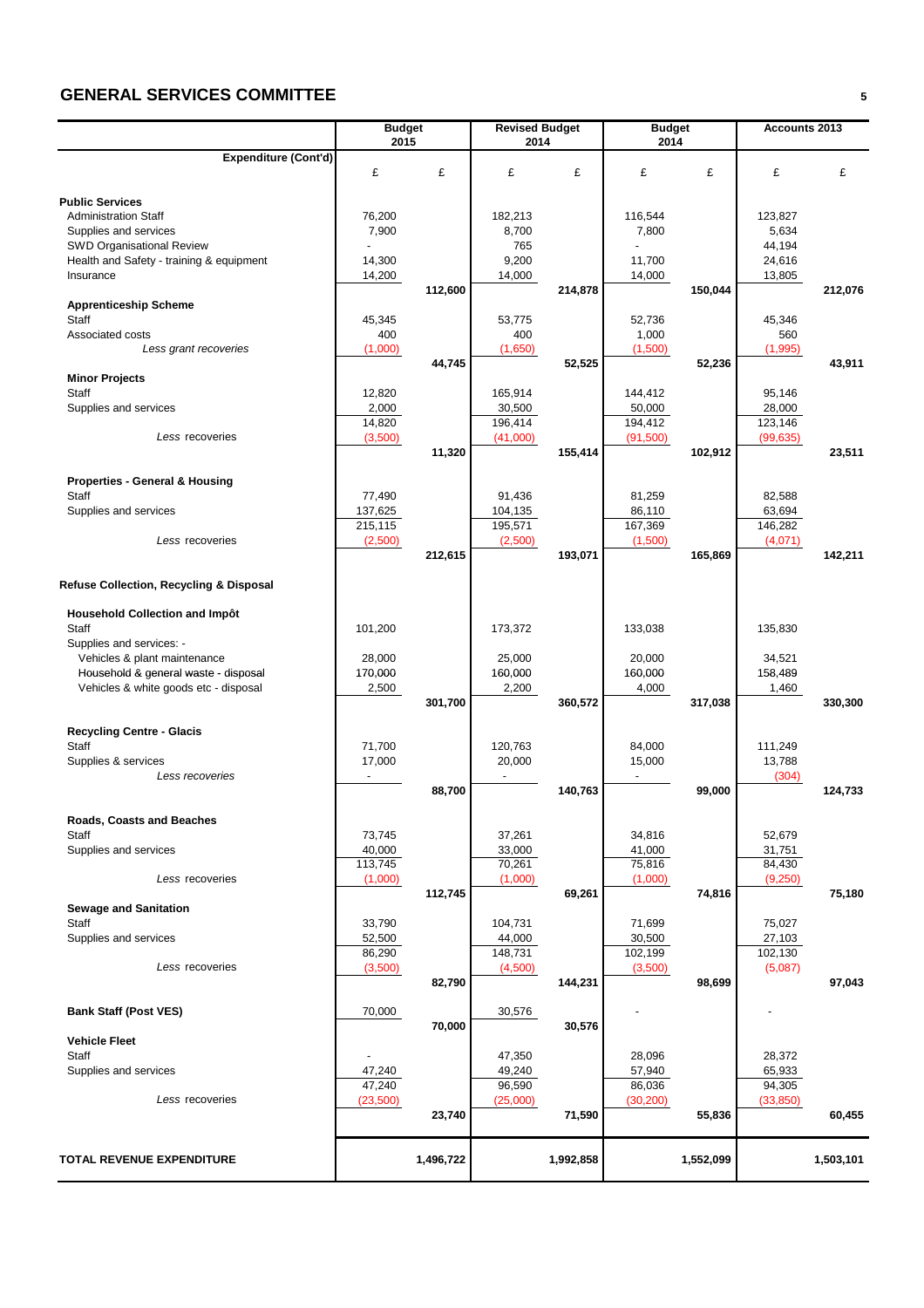## **GENERAL SERVICES COMMITTEE - HARBOUR ACCOUNT <sup>6</sup>**

|                                    | <b>Budget</b><br>2015 |         | <b>Revised Budget</b><br>2014 |         | <b>Budget</b><br>2014 |         | <b>Accounts 2013</b> |         |
|------------------------------------|-----------------------|---------|-------------------------------|---------|-----------------------|---------|----------------------|---------|
| Income on Harbour Account          |                       |         |                               |         |                       |         |                      |         |
|                                    | £                     | £       | £                             | £       | £                     | £       | £                    | £       |
| Administration                     |                       |         |                               |         |                       |         |                      |         |
| Harbour Dues and Fees              | 125,168               |         | 124,460                       |         | 135,234               |         | 145,273              |         |
| Sundries                           | 4,000                 |         | 4,500                         |         | 5,500                 |         | 14,175               |         |
|                                    | 129,168               |         | 128,960                       |         | 140,734               |         | 159,448              |         |
| concessions on charges<br>Less     | (2,000)               |         | (2,000)                       |         | (2,000)               |         | (606)                |         |
|                                    |                       | 127,168 |                               | 126,960 |                       | 138,734 |                      | 158,842 |
| <b>Crane Dues &amp; Boat Lifts</b> | 50,000                |         | 50,000                        |         | 50,000                |         | 51,326               |         |
| <b>Moorings and Navigation</b>     |                       |         |                               |         |                       |         |                      |         |
| Fees                               | 118.000               |         | 116.000                       |         | 104.250               |         | 119.629              |         |
| Pilotage fees                      | 39,627                |         | 39,559                        |         | 39,750                |         | 70,614               |         |
|                                    | 157,627               |         | 155,559                       |         | 144,000               |         | 190,243              |         |
| pilots remuneration<br>Less        | (10,000)              |         | (13, 186)                     |         | (13,238)              |         | (26, 340)            |         |
| concessions on charges             | (2,000)               |         | (2,000)                       |         | (4,000)               |         | (2, 177)             |         |
|                                    |                       | 145,627 |                               | 140,373 |                       | 126,762 |                      | 161,726 |
| <b>Quays and Buildings Rent</b>    | 13,000                |         | 12,775                        |         | 13,000                |         | 11,224               |         |
|                                    |                       |         |                               |         |                       |         |                      |         |
| <b>TOTAL REVENUE INCOME</b>        |                       | 335,795 |                               | 330,108 |                       | 328,496 |                      | 383,118 |

|                                                                         | <b>Budget</b><br>2015 |            | <b>Revised Budget</b><br>2014 |            | <b>Budget</b><br>2014 |            | Accounts 2013 |            |
|-------------------------------------------------------------------------|-----------------------|------------|-------------------------------|------------|-----------------------|------------|---------------|------------|
| <b>Expenditure on Harbour Account</b>                                   |                       |            |                               |            |                       |            |               |            |
|                                                                         | £                     | £          | £                             | £          | £                     | £          | £             | £          |
| <b>Administration</b>                                                   |                       |            |                               |            |                       |            |               |            |
| Staff                                                                   | 236,371               |            | 263,982                       |            | 271,865               |            | 266,467       |            |
| Supplies and services                                                   | 21,400                |            | 21,900                        |            | 22,900                |            | 20,895        |            |
| <b>Training costs</b>                                                   | 6,000                 |            | 6,000                         |            | 6,000                 |            | 1,538         |            |
| Insurance                                                               | 5,000                 |            | 5,000                         |            | 5,000                 |            | 4,117         |            |
| Port Security/Health & Safety                                           | 3,000                 |            | 1,000                         |            | 3,000                 |            | 13,539        |            |
|                                                                         | 271,771               |            | 297,882                       |            | 308,765               |            | 306,556       |            |
| Less recoveries                                                         | (48,000)              |            | (48,000)                      |            | (48,000)              |            | (50, 694)     |            |
|                                                                         |                       | 223,771    |                               | 249,882    |                       | 260,765    |               | 255,862    |
| <b>Cranes</b>                                                           |                       |            |                               |            |                       |            |               |            |
| Staff                                                                   | 33,136                |            | 34,102                        |            | 34,365                |            | 35,371        |            |
| Supplies and services                                                   | 23,200                |            | 32,400                        |            | 18,700                |            | 78,294        |            |
|                                                                         | 56,336                |            | 66,502                        |            | 53,065                |            | 113,655       |            |
| Less recoveries                                                         | (3,000)               |            | (3,000)                       |            | (4,500)               |            | (4,908)       |            |
|                                                                         |                       | 53,336     |                               | 63,502     |                       | 48,565     |               | 108,757    |
| <b>Moorings and Navigation</b>                                          |                       |            |                               |            |                       |            |               |            |
| Supplies and services                                                   | 52,000                |            | 52,000                        |            | 52,000                |            | 50,978        |            |
| Wrecks and salvage                                                      | 3,000                 |            | 3,000                         |            | 3,000                 |            | 2,120         |            |
|                                                                         |                       | 55,000     |                               | 55,000     |                       | 55,000     |               | 53,098     |
| <b>Quays and Buildings</b>                                              |                       |            |                               |            |                       |            |               |            |
| <b>Buildings &amp; Quay Maintenance</b>                                 | 10,000                |            | 11,000                        |            | 15,500                |            | 17,365        |            |
| Pontoon Maintenance                                                     | 5,000                 |            | 5,000                         |            | 5,000                 |            | 8,731         |            |
| Consultancy/Survey Fees                                                 | 6,500                 |            | 6,500                         |            | 6,500                 |            | 481           |            |
|                                                                         |                       | 21,500     |                               | 22,500     |                       | 27,000     |               | 26,577     |
| <b>Fisheries</b>                                                        |                       |            |                               |            |                       |            |               |            |
| <b>Staff Costs</b>                                                      | 17,600                |            | 17,600                        |            | 17,600                |            | 17,600        |            |
| Supplies and services                                                   | 2,500                 |            | 2,500                         |            | 2,500                 |            | 2,522         |            |
|                                                                         |                       | 20,100     |                               | 20,100     |                       | 20,100     |               | 19,171     |
|                                                                         |                       |            |                               |            |                       |            |               |            |
| <b>TOTAL REVENUE EXPENDITURE</b>                                        |                       | 373,707    |                               | 410,984    |                       | 411,430    |               | 463,465    |
| (Loss)/Surplus for the year funded by<br>the General Services Committee |                       | (E37, 912) |                               | (E80, 876) |                       | (E82, 934) |               | (E80, 347) |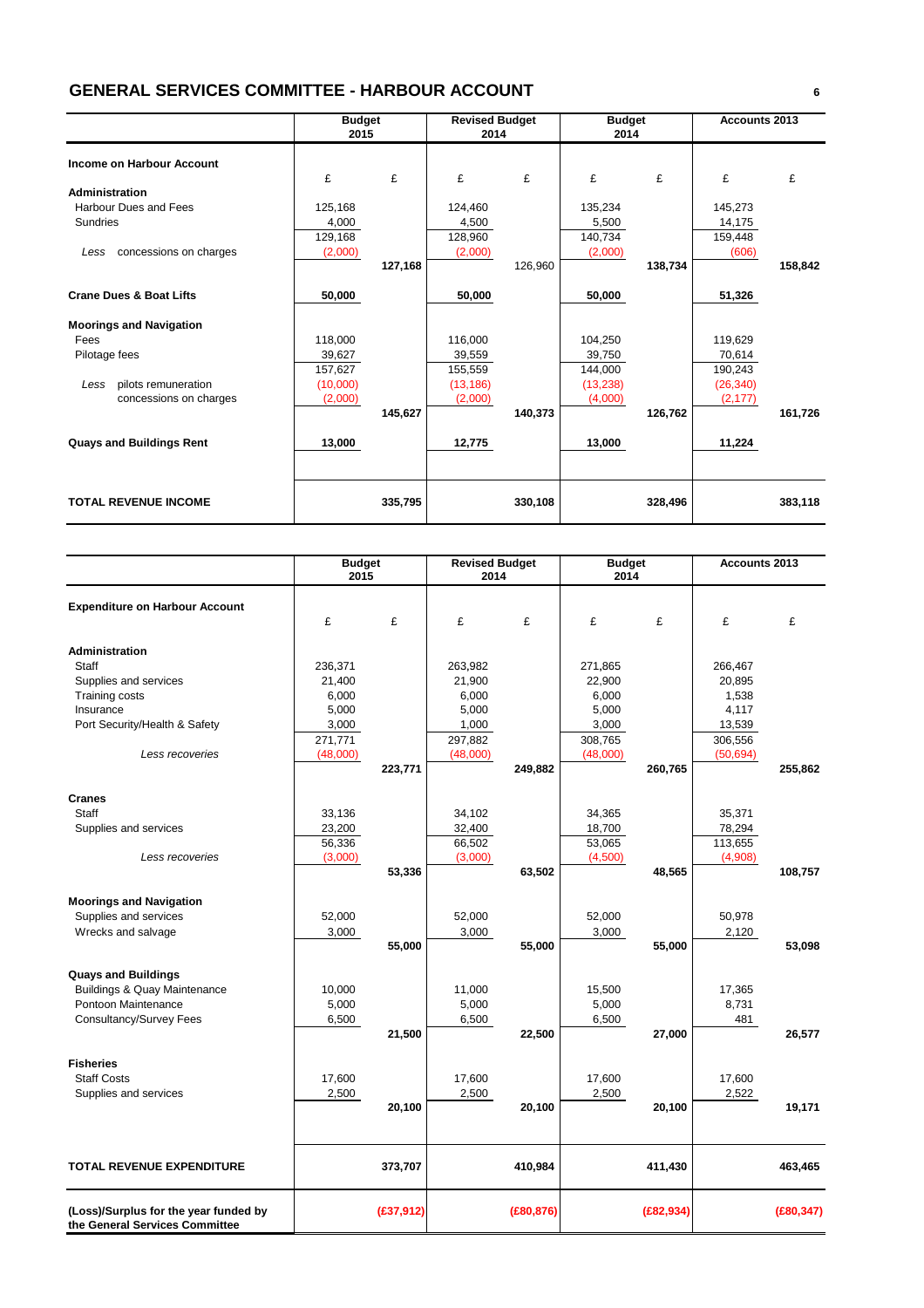## **POLICY AND FINANCE COMMITTEE <sup>7</sup>**

|                                    |          | <b>Budget</b> |          | <b>Revised Budget</b> |          | <b>Budget</b> | Accounts 2013 |         |
|------------------------------------|----------|---------------|----------|-----------------------|----------|---------------|---------------|---------|
|                                    | 2015     |               | 2014     |                       | 2014     |               |               |         |
| <b>Incomel</b>                     |          |               |          |                       |          |               |               |         |
|                                    | £        | £             | £        | £                     | £        | £             | £             | £       |
| Administration                     |          |               |          |                       |          |               |               |         |
| Company registrations              | 43,000   |               | 43,000   |                       | 45,000   |               | 47,807        |         |
| Court receipts, licences and fines | 28,000   |               | 29,000   |                       | 28,000   |               | 49,106        |         |
| Duty free concession               | 25,000   |               | 25,000   |                       | 25,000   |               | 25,000        |         |
| Interest receivable                | 39,000   |               | 39,000   |                       | 11,650   |               | 19,120        |         |
| Numismatic and philatelic profit   | 44.000   |               | 51,000   |                       | 79,250   |               | 47,948        |         |
| Occupiers rates                    | 465,200  |               | 465,200  |                       | 463.700  |               | 470,195       |         |
| Permits, licences and fines        | 15,550   |               | 15,550   |                       | 16,550   |               | 16,358        |         |
| Rents                              | 41.730   |               | 41.730   |                       | 41.700   |               | 41.729        |         |
| Royalties and fees                 | 3.500    |               | 3,300    |                       | 3,500    |               | 3,415         |         |
| Sundry sales and charges           | 18,700   |               | 18,790   |                       | 19,650   |               | 18,552        |         |
|                                    | 723,680  |               | 731,570  |                       | 734,000  |               | 739,530       |         |
| Less transfer to currency reserve  | (20,000) |               | (23,000) |                       | (21,000) |               | (22, 594)     |         |
|                                    |          | 703,680       |          | 708,570               |          | 713,000       |               | 716,936 |
|                                    |          |               |          |                       |          |               |               |         |
|                                    |          |               |          |                       |          |               |               |         |
| <b>Promotion and Marketing</b>     |          |               |          |                       |          |               |               |         |
| Accommodation permits              | 5,000    |               | 5,000    |                       | 5,500    |               | 5,239         |         |
| Sale of advertising space          | 13,300   |               | 13,300   |                       | 13,300   |               | 13,267        |         |
|                                    |          | 18,300        |          | 18,300                |          | 18,300        |               | 18,506  |
|                                    |          |               |          |                       |          |               |               |         |
|                                    |          |               |          |                       |          |               |               |         |
|                                    |          |               |          |                       |          |               |               |         |
| <b>TOTAL REVENUE INCOME</b>        |          | 721,980       |          | 726,870               |          | 731,300       |               | 735,442 |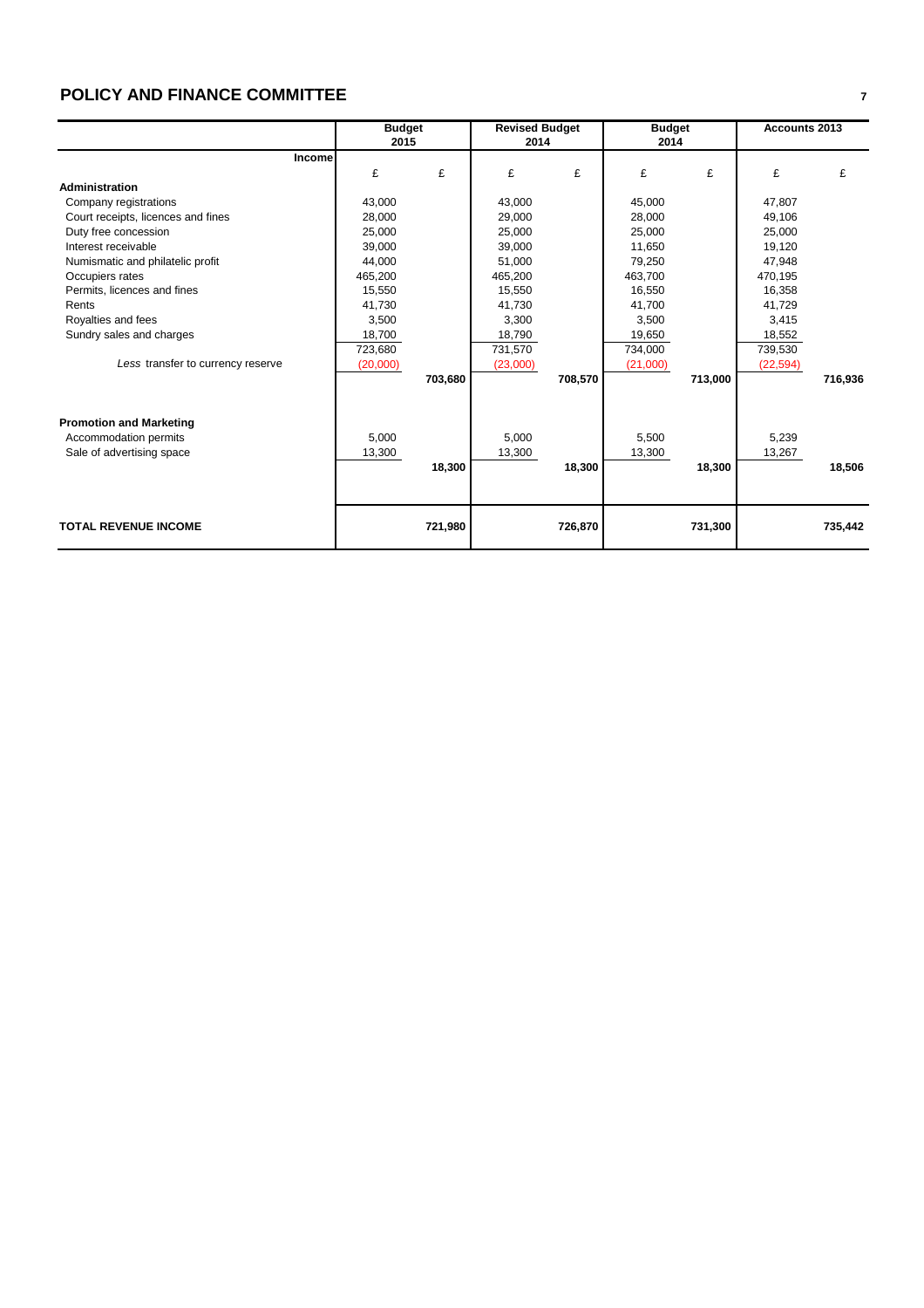## **POLICY AND FINANCE COMMITTEE <sup>8</sup>**

|                                                                | <b>Budget</b> |           | <b>Revised Budget</b> |           | <b>Budget</b>    |           | Accounts 2013    |           |
|----------------------------------------------------------------|---------------|-----------|-----------------------|-----------|------------------|-----------|------------------|-----------|
|                                                                | 2015          |           | 2014                  |           | 2014             |           |                  |           |
| <b>Expenditure</b>                                             |               |           |                       |           |                  |           |                  |           |
|                                                                | £             | £         | £                     | £         | £                | £         | £                | £         |
| Administration                                                 |               |           |                       |           |                  |           |                  |           |
| <b>Staff</b>                                                   | 454,050       |           | 507,787               |           | 480.545          |           | 489,343          |           |
| Premises                                                       | 21,000        |           | 21,000                |           | 20,000           |           | 20,963           |           |
| Supplies, services and recruitment                             | 125,000       |           | 192,500               |           | 96,825           |           | 83,590           |           |
| Audit fees and expenses                                        | 32,000        |           | 31,000                |           | 31,000           |           | 30,793           |           |
| Breakwater maintenance contribution                            | 15,000        |           | 15,000                |           | 15,000           |           | 15,000           |           |
| Health and safety regulations                                  | 3,000         |           | 3,000                 |           | 3,000            |           | 2,248            |           |
| Insurance and Reserve                                          | 46,500        |           | 46,500                |           | 46,500           |           | 41,339           |           |
| States members allowances                                      | 102,000       |           | 100,000               |           | 100,860          |           | 94,905           |           |
| Supplementary/retirement pensions<br>Unforeseen expenditure: - | 29,284        |           | 17,500<br>15,000      |           | 17,500<br>36,400 |           | 16,820<br>37,500 |           |
|                                                                | 827,834       |           | 949,287               |           | 847,630          |           | 832,501          |           |
| Less recoveries                                                | (100, 473)    |           | (93,800)              |           | (73,000)         |           | (73, 159)        |           |
|                                                                |               | 727,361   |                       | 855,487   |                  | 774,630   |                  | 759,342   |
|                                                                |               |           |                       |           |                  |           |                  |           |
| Court                                                          |               |           |                       |           |                  |           |                  |           |
| Staff                                                          | 159,000       |           | 158,100               |           | 155,115          |           | 160,814          |           |
| Premises                                                       | 5,000         |           | 5,000                 |           | 5,000            |           | 2,041            |           |
| Supplies and services                                          | 18,000        |           | 19,000                |           | 18,000           |           | 6,833            |           |
| Insurance                                                      | 2,150         |           | 2,100                 |           | 2,100            |           | 12,631           |           |
|                                                                |               | 184,150   |                       | 184,200   |                  | 180,215   |                  | 182,319   |
|                                                                |               |           |                       |           |                  |           |                  |           |
| <b>Education and Health Services</b>                           |               |           |                       |           |                  |           |                  |           |
| Supplies and services                                          | 200           |           | 200                   |           | 500              |           | 87               |           |
| Grant for IT Education                                         |               |           | 500                   |           | 1,500            |           | 1,500            |           |
| Grant to Alderney Playschools                                  | 5,500         |           | 5,500                 |           | 5,500            |           | 5,000            |           |
| School Bus subsidy                                             | 23,000        |           | 23,000                |           | 22,522           |           | 22,403           |           |
| Youth Services grant                                           | 5,000         |           | 5,000                 |           | 5,000            |           | 5,000            |           |
|                                                                |               | 33,700    |                       | 34,200    |                  | 35,022    |                  | 33,990    |
|                                                                |               |           |                       |           |                  |           |                  |           |
| Social Services and welfare support                            | 79,500        |           | 77,000                |           | 79,500           |           | 67,054           |           |
| Less recoveries                                                | (61,000)      |           | (59,000)              |           | (59,000)         |           | (50,020)         |           |
| Grants                                                         |               | 18,500    |                       | 18,000    |                  | 20,500    |                  | 17,034    |
| Alderney Island Games Association                              | 3,000         |           |                       |           |                  |           | 2,000            |           |
| <b>Alderney Library</b>                                        | 3,500         |           | 3,500                 |           | 3,500            |           | 3,500            |           |
| Alderney Week (now in Marketing Events)                        |               |           |                       |           |                  |           | 4,000            |           |
| Minor grants                                                   | 7,000         |           | 7,000                 |           | 7,000            |           | 12,404           |           |
| Living Islands (funded 2015 from EDR)                          |               |           | 25,000                |           | 25,000           |           |                  |           |
| St. John Ambulance Brigade                                     | 42,000        |           | 42,000                |           | 42,000           |           | 42,000           |           |
|                                                                |               | 55,500    |                       | 77,500    |                  | 77,500    |                  | 63,904    |
|                                                                |               |           |                       |           |                  |           |                  |           |
| Marketing                                                      |               |           |                       |           |                  |           |                  |           |
| <b>Administration &amp; Promotion</b>                          |               |           |                       |           |                  |           |                  |           |
| Staff                                                          | 33,275        |           | 45,623                |           | 44,936           |           | 34,601           |           |
| Premises                                                       | 9,000         |           | 16,000                |           | 9,000            |           | 6,826            |           |
| Supplies and services                                          | 3,300         |           | 2,800                 |           | 3,000            |           | 4,385            |           |
| Promotion of Tourism                                           | 115,500       |           | 110,500               |           | 113,000          |           | 104,216          |           |
| Marketing Support (ex Business Development)                    | 80,000        |           | 140,000               |           | 80,000           |           | 184,516          |           |
|                                                                |               | 241,075   |                       | 314,923   |                  | 249,936   |                  | 334,544   |
|                                                                |               |           |                       |           |                  |           |                  |           |
|                                                                |               |           |                       |           |                  |           |                  |           |
|                                                                |               |           |                       |           |                  |           |                  |           |
| <b>TOTAL REVENUE EXPENDITURE</b>                               |               | 1,260,286 |                       | 1,484,310 |                  | 1,337,803 |                  | 1,391,133 |
|                                                                |               |           |                       |           |                  |           |                  |           |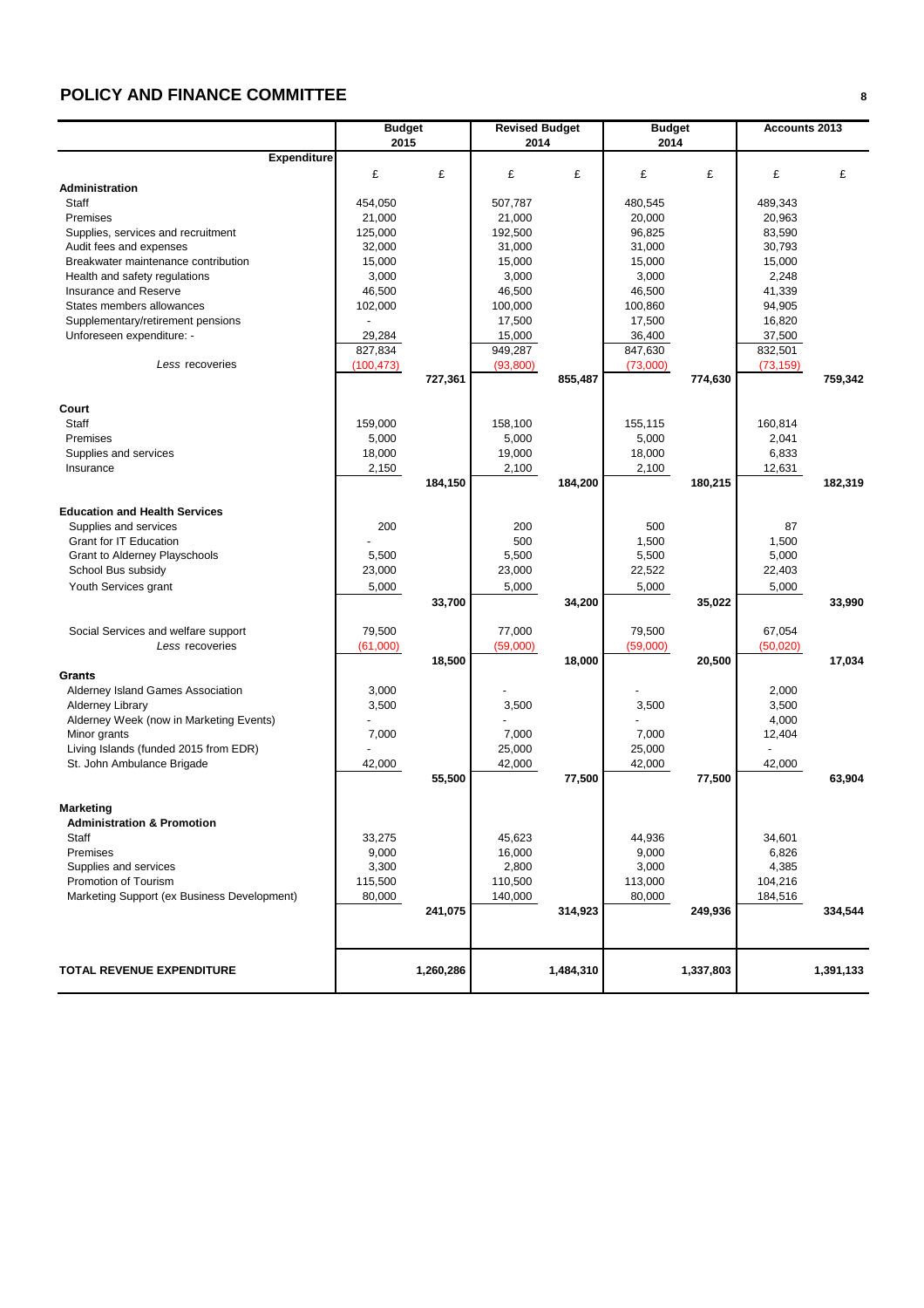## **ECONOMIC DEVELOPMENT RESERVE (EDR) <sup>9</sup>**

|                                                               | <b>Budget</b><br>2015                    | <b>Revised Budget</b><br>2014 | <b>Budget</b><br>2014                 | Accounts 2013 |
|---------------------------------------------------------------|------------------------------------------|-------------------------------|---------------------------------------|---------------|
| <b>Income</b><br><b>AGCC Reserves</b><br><b>ACRE Reserves</b> | £<br>300,000<br>$\overline{\phantom{0}}$ | £<br>250,000<br>20,000        | £<br>$\overline{a}$<br>$\overline{a}$ |               |
| <b>TOTAL EDR INCOME</b>                                       | 300,000                                  | 270,000                       | -                                     |               |

|                                                 | <b>Budget</b><br>2015 | <b>Revised Budget</b><br>2014 | <b>Budget</b><br>2014 | Accounts 2013 |
|-------------------------------------------------|-----------------------|-------------------------------|-----------------------|---------------|
| <b>Expenditure</b>                              |                       |                               |                       |               |
|                                                 | £                     | £                             | £                     |               |
| <b>Economic Development Initiatives 2014:-</b>  |                       |                               |                       |               |
| Review of Planning - ARUP                       |                       | 27,000                        |                       |               |
| Alderney Air Links Study - Aviation Economics   |                       | 20,000                        |                       |               |
| Business Development - Be A Tiger               |                       | 100,000                       |                       |               |
| Economic Development Planning - DRASS Economics |                       | 30,000                        |                       |               |
| Waste to Energy - IPA                           |                       | 50,000                        |                       |               |
| Young Entrepreneur Scheme                       |                       | 10,000                        |                       |               |
| Anti Money Laundering/KYC - PWC                 |                       | 13,000                        |                       |               |
| Administration/Consultancy                      |                       | 20,000                        |                       |               |
| <b>Economic Development Initiatives 2015:-</b>  |                       |                               |                       |               |
| Living Islands                                  | 25,000                |                               |                       |               |
| Other                                           | 275,000               |                               |                       |               |
|                                                 |                       |                               |                       |               |
| <b>TOTAL EDR EXPENDITURE</b>                    | 300,000               | 270,000                       |                       |               |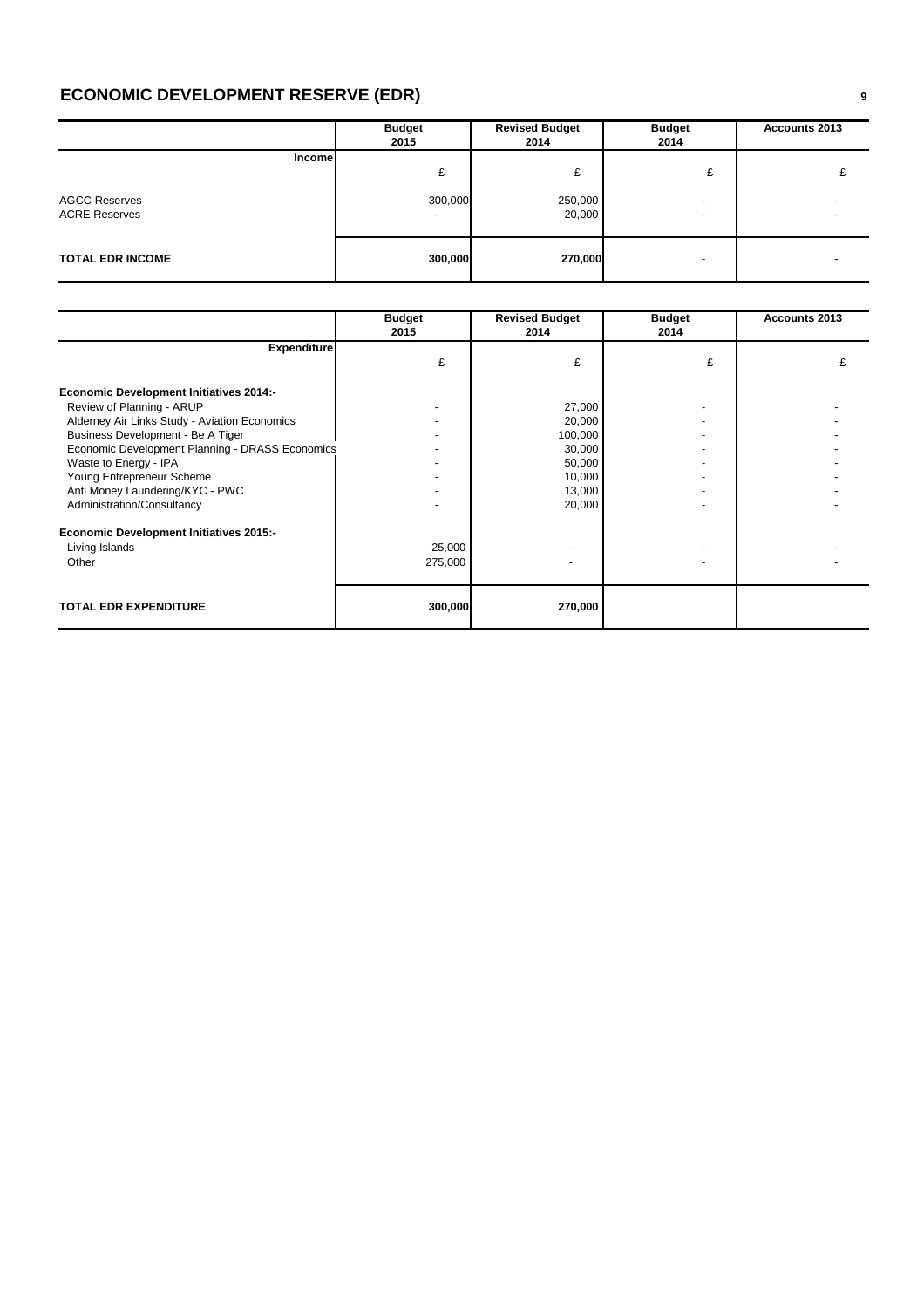#### **STATES OF ALDERNEY CAPITAL ACCOUNT SUMMARY <sup>10</sup>**

|                                                                               | <b>Budget</b><br>2015  | <b>Revised Budget</b><br>2014 | <b>Budget</b><br>2014 | <b>Accounts 2013</b> |
|-------------------------------------------------------------------------------|------------------------|-------------------------------|-----------------------|----------------------|
| <b>INCOME ON CAPITAL ACCOUNT</b>                                              | £                      | £                             | £                     | £                    |
| <b>General Services Committee</b><br>Policy and Finance Committee             | 10,000<br>262,000      | 1,815<br>248,000              | 6,000<br>250,000      | 233,999<br>228,527   |
| TOTAL INCOME ON CAPITAL ACCOUNT                                               | 272,000                | 249,815                       | 256,000               | 462,526              |
| Transfer of funds from AGCC reserves<br>Less Transfer to Economic Development | 1,800,000<br>(300,000) | 2,000,000<br>(250,000)        | 2,000,000             | 2,331,863            |
| Surplus/(Deficit) for the year                                                | (640, 600)             | 42,515                        | (856,000)             | (135, 154)           |
|                                                                               | 2,412,600              | 1,957,300                     | 3,112,000             | 2,929,543            |

|                                                                   | <b>Budget</b><br>2015 | <b>Revised Budget</b><br>2014 | <b>Budget</b><br>2014 | Accounts 2013        |
|-------------------------------------------------------------------|-----------------------|-------------------------------|-----------------------|----------------------|
| <b>EXPENDITURE ON CAPITAL ACCOUNT</b>                             | £                     | £                             | £                     |                      |
| <b>General Services Committee</b><br>Policy and Finance Committee | 2,225,000<br>187,600  | 1,457,800<br>499,500          | 2,469,000<br>643,000  | 2,721,677<br>207,866 |
| TOTAL EXPENDITURE ON CAPITAL ACCOUNT                              | 2,412,600             | 1,957,300                     | 3,112,000             | 2,929,543            |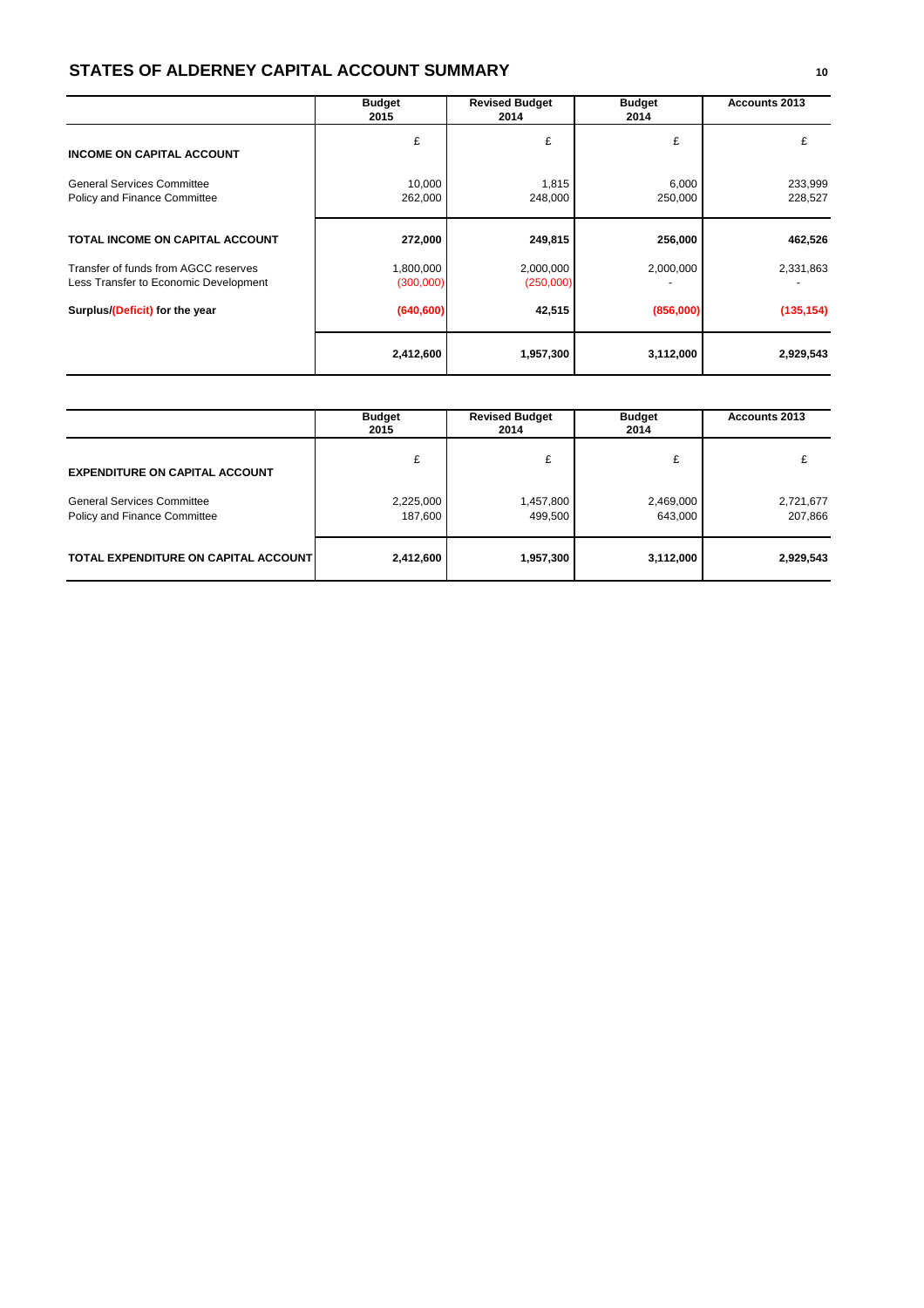### **GENERAL SERVICES COMMITTEE CAPITAL ACCOUNT <sup>11</sup>**

|                                        | <b>Budget</b><br>2015    | <b>Revised Budget</b><br>2014 | <b>Budget</b><br>2014    | Accounts 2013 |
|----------------------------------------|--------------------------|-------------------------------|--------------------------|---------------|
| Incomel                                | £                        | £                             | £                        | £             |
| Sewerage Law contributions             | 10,000                   | 1,000                         | -                        | 1,000         |
| Housing Loans Fund (re Social Housing) | $\overline{\phantom{a}}$ | $\overline{\phantom{a}}$      | $\overline{\phantom{0}}$ | 199,099       |
| Sale of Capital Assets States Works    |                          | 815                           | 6,000                    | 1,400         |
| Sale of Capital Assets Harbour         |                          | $\overline{\phantom{a}}$      | -                        | 32,500        |
| <b>TOTAL</b>                           | 10,000                   | 1,815                         | 6,000                    | 233,999       |

|                                              | <b>Budget</b><br>2015 | <b>Revised Budget</b><br>2014 | <b>Budget</b><br>2014 | Accounts 2013 |
|----------------------------------------------|-----------------------|-------------------------------|-----------------------|---------------|
| <b>Expenditure</b>                           |                       |                               |                       |               |
|                                              | £                     | £                             | £                     | £             |
| <b>Alderney Harbour Capital Expenditure</b>  | 269,000               | 153,000                       | 205,000               | 1,981,440     |
| Alderney Water Board - Capital Grants:       |                       |                               |                       |               |
| Distribution Network - Phase 4b & 4c (£239k) |                       | 239,200                       | 250,000               | 241,000       |
| Phase 5 - Stand by Filtration plant          | 250,000               |                               |                       |               |
| <b>Public Services</b>                       |                       |                               |                       |               |
| Roads Projects:-                             |                       |                               |                       |               |
| Road Resurfacing Contract (£250k)            |                       | 262,000                       | 250,000               |               |
| Replacement Cobbles/Drainage/Repairs         | 200,000               |                               | 300,000               |               |
| Surfacing of Unmade Roads (£15K)             | 20.000                | 15,000                        | 15,000                |               |
| Improve Disabled Access - Town Area          | 55,000                | 5,000                         | 30,000                |               |
| Coastal Protection Projects (£35K)           | 170,000               | 70,000                        | 100,000               | 18,539        |
| Sewerage Projects (£26k)                     | 452,000               | 92,600                        | 440,000               | 46,307        |
| Waste Disposal Improvements                  | 80,000                | 80,000                        | 80,000                |               |
| <b>Fire Brigade</b>                          |                       |                               |                       |               |
| Tanker Replacement (25K)                     |                       | 25,000                        | 25,000                |               |
| 4 x 4 Replacement                            | 50,000                |                               |                       |               |
| <b>Land and Property</b>                     |                       |                               |                       |               |
| States Properties Refurbishment Programme    | 300,000               | 20,000                        | 50,000                |               |
| New Connaught Care Home (£2.5m)              |                       | 40,000                        |                       |               |
| Land for Runway Safety Area (£50k)           |                       |                               |                       | 125           |
| Camp Site - Laundry Facilities (£41k)        | 24,000                | 41,000                        |                       |               |
| St Anne's Church Roof Phase 1-4 (£436k)      | 205,000               | 210,000                       | 259,000               | 114,117       |
| SWD & Harbour Vehicle & Plant Storage        |                       |                               | 300,000               |               |
| Agric Relocation to Butes                    | 15,000                |                               |                       |               |
| Recreational Facilities (£50k)               | 90,000                | 50,000                        | 70,000                |               |
| Asbestos Surveys (£22k)                      |                       | 22,000                        |                       |               |
| IT Improvements - UPS/Server (£15k)          |                       | 5,000                         |                       | 10,889        |
| Museum Building Improvements (£12K)          |                       | 12,000                        |                       |               |
| Quay FM - Grant for Building (£15K)          | 5,000                 | 10,000                        |                       |               |
| <b>Works Department Vehicles and Plant</b>   |                       |                               |                       |               |
| Vehicles & Plant (£93k)                      | 40,000                | 106,000                       | 95,000                |               |
| Per published accounts 2013                  |                       |                               |                       | 309,260       |
| <b>TOTAL</b>                                 | 2,225,000             | 1,457,800                     | 2,469,000             | 2,721,677     |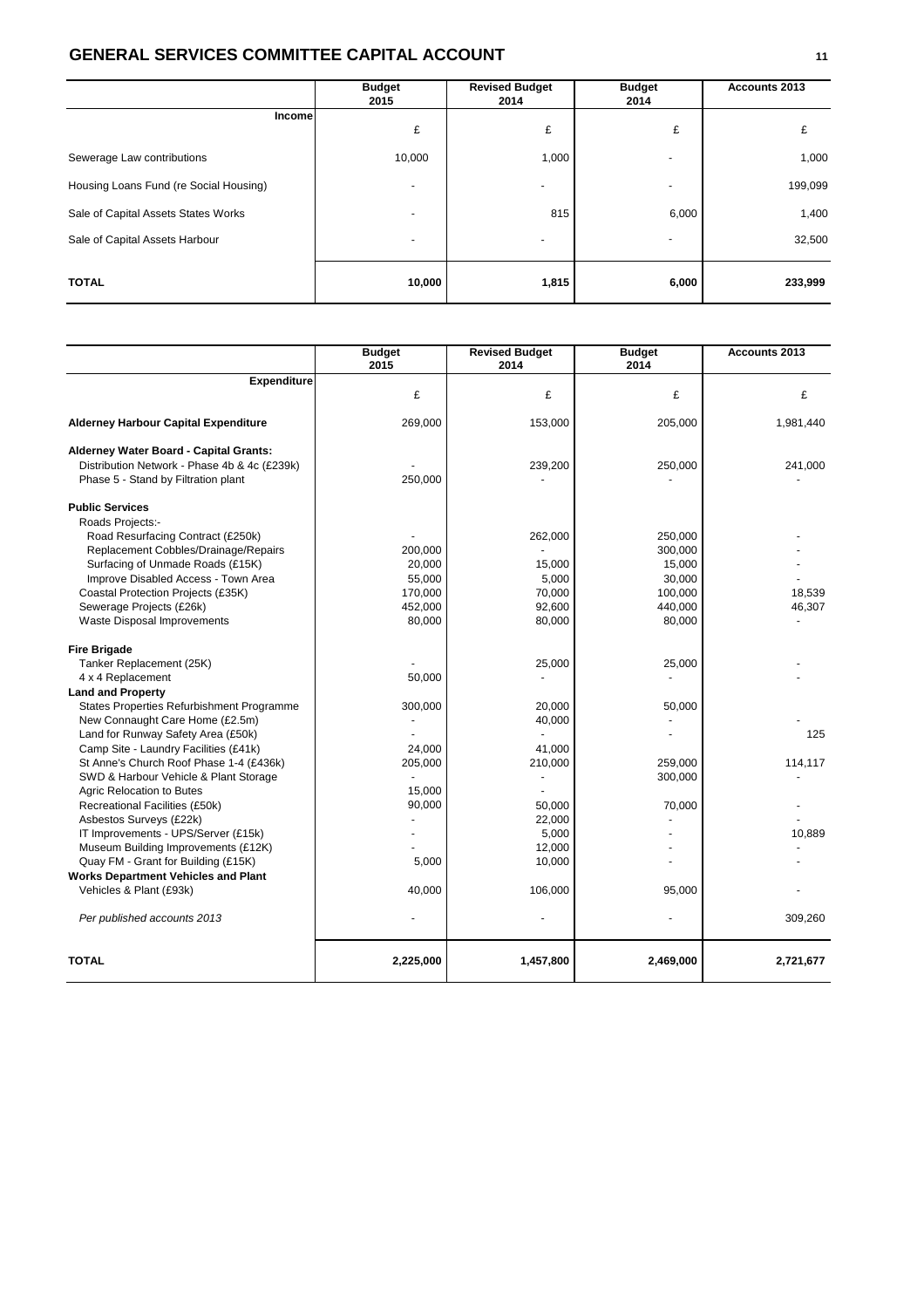#### **GENERAL SERVICES COMMITTEE - HARBOUR CAPITAL ACCOUNT 12**

|                                                                       | <b>Budget</b><br>2015 | <b>Revised Budget</b><br>2014 | <b>Budget</b><br>2014 | <b>Accounts</b><br>2013 |
|-----------------------------------------------------------------------|-----------------------|-------------------------------|-----------------------|-------------------------|
| <b>Expenditure</b>                                                    |                       |                               |                       |                         |
|                                                                       | £                     | £                             | £                     | £                       |
| <b>Commercial Quay - Revetment :-</b>                                 |                       |                               |                       |                         |
| Revetment Rebuild (£770k)                                             |                       | 50,000                        | 50,000                | 876,508                 |
| Harbour Area Redevelopment :-                                         |                       |                               |                       |                         |
| Harbour Office (£642k)                                                |                       | 50,000                        | 95,000                | 543,172                 |
| Boat Park (Prelims £15k)                                              | 45,000                |                               |                       | 3,948                   |
| Improvements to Visitor Facilities                                    | 100,000               | 20,000                        |                       |                         |
| Pontoon Improvements (£8k prelims)                                    | 11,000                | 8,000                         | 15,000                |                         |
| Inner Harbour Improvements :-                                         |                       |                               |                       |                         |
| <b>Marine Fuelling Facility</b>                                       | 10,000                |                               |                       |                         |
| Quay Face Pointing (£3.5k prelims)                                    | 20,000                | 5,000                         | 25,000                |                         |
| Road Resurfacing (£20k)                                               |                       | 20,000                        | 20,000                |                         |
| Mooring Block Replacements                                            | 10,000                |                               |                       |                         |
| <b>Harbour Vehicles/Plant/Boats:-</b>                                 |                       |                               |                       |                         |
| Boat Hoist Replacement                                                | 73,000                |                               |                       |                         |
| Per published accounts 2013                                           |                       |                               |                       | 557,812                 |
| TOTAL CAPITAL EXPENDITURE FUNDED BY<br>THE GENERAL SERVICES COMMITTEE | £269,000              | £153,000                      | £205,000              | £1,981,440              |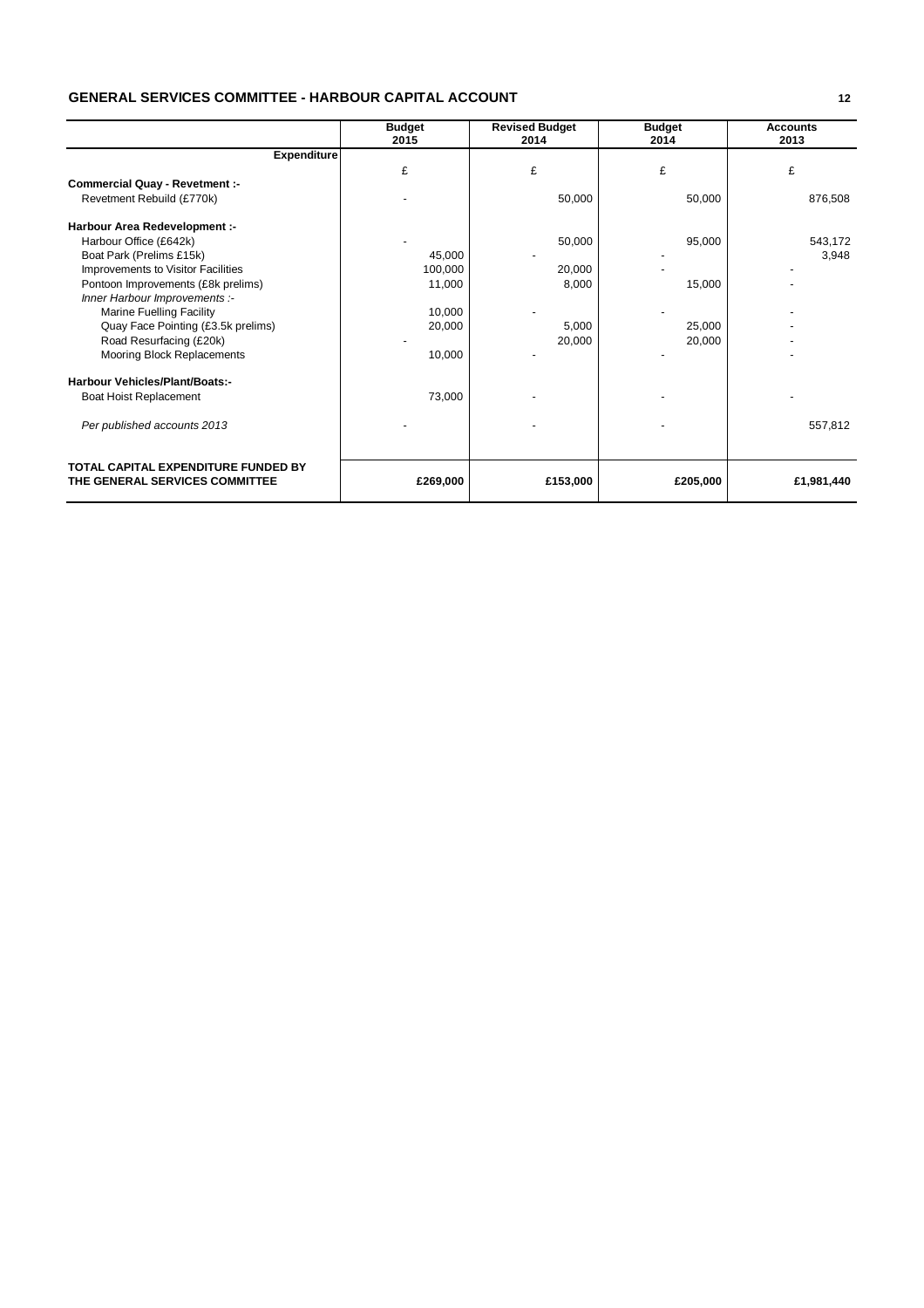### **POLICY AND FINANCE COMMITTEE CAPITAL ACCOUNT <sup>13</sup>**

|                                                 | <b>Budget</b><br>2015       |         | <b>Revised Budget</b><br>2014 |                   | <b>Budget</b><br>2014      |                                     | Accounts 2013              |         |
|-------------------------------------------------|-----------------------------|---------|-------------------------------|-------------------|----------------------------|-------------------------------------|----------------------------|---------|
| Income                                          | £                           | £       | £                             | £                 | £                          | £                                   | £                          | £       |
| <b>Property Transfer Duties</b>                 |                             |         |                               |                   |                            |                                     |                            |         |
| Congé<br>Leasehold Duty<br><b>Transfer Duty</b> | 230,000<br>15,000<br>17,000 |         | 218,000<br>17,000<br>3,000    |                   | 230,000<br>17,000<br>3,000 |                                     | 204,038<br>19,481<br>5,008 |         |
| Sale of States Land and Property                |                             | 262,000 |                               | 238,000<br>10,000 |                            | 250,000<br>$\overline{\phantom{0}}$ |                            | 228,527 |
| <b>TOTAL</b>                                    |                             | 262,000 |                               | 248,000           |                            | 250,000                             |                            | 228,527 |

|                                                                                                                                                                                                                                      | <b>Budget</b><br>2015 | <b>Revised Budget</b><br>2014           | <b>Budget</b><br>2014 | <b>Accounts 2013</b> |
|--------------------------------------------------------------------------------------------------------------------------------------------------------------------------------------------------------------------------------------|-----------------------|-----------------------------------------|-----------------------|----------------------|
| <b>Expenditure</b>                                                                                                                                                                                                                   | £                     | £                                       | £                     |                      |
| 2013 Census                                                                                                                                                                                                                          |                       |                                         |                       | 30,966               |
| <b>IT Systems</b><br><b>Asset Management &amp; Financial Services</b>                                                                                                                                                                | 20,000<br>20,000      |                                         | 20,000                |                      |
| <b>Allocation of Funds/Grants</b><br>Social Housing Projects - Grand Site (£296k)<br>Social Housing Projects - Sable D'Or (£238k)<br>Social Housing Projects - Alexandra Court (£40k)<br>Sports Centre Trust-matched funding (£250k) | 47,600<br>100,000     | 119,100<br>190,400<br>40,000<br>150,000 | 373,000<br>250,000    | 176,900              |
| <b>TOTAL</b>                                                                                                                                                                                                                         | 187,600               | 499,500                                 | 643,000               | 207,866              |